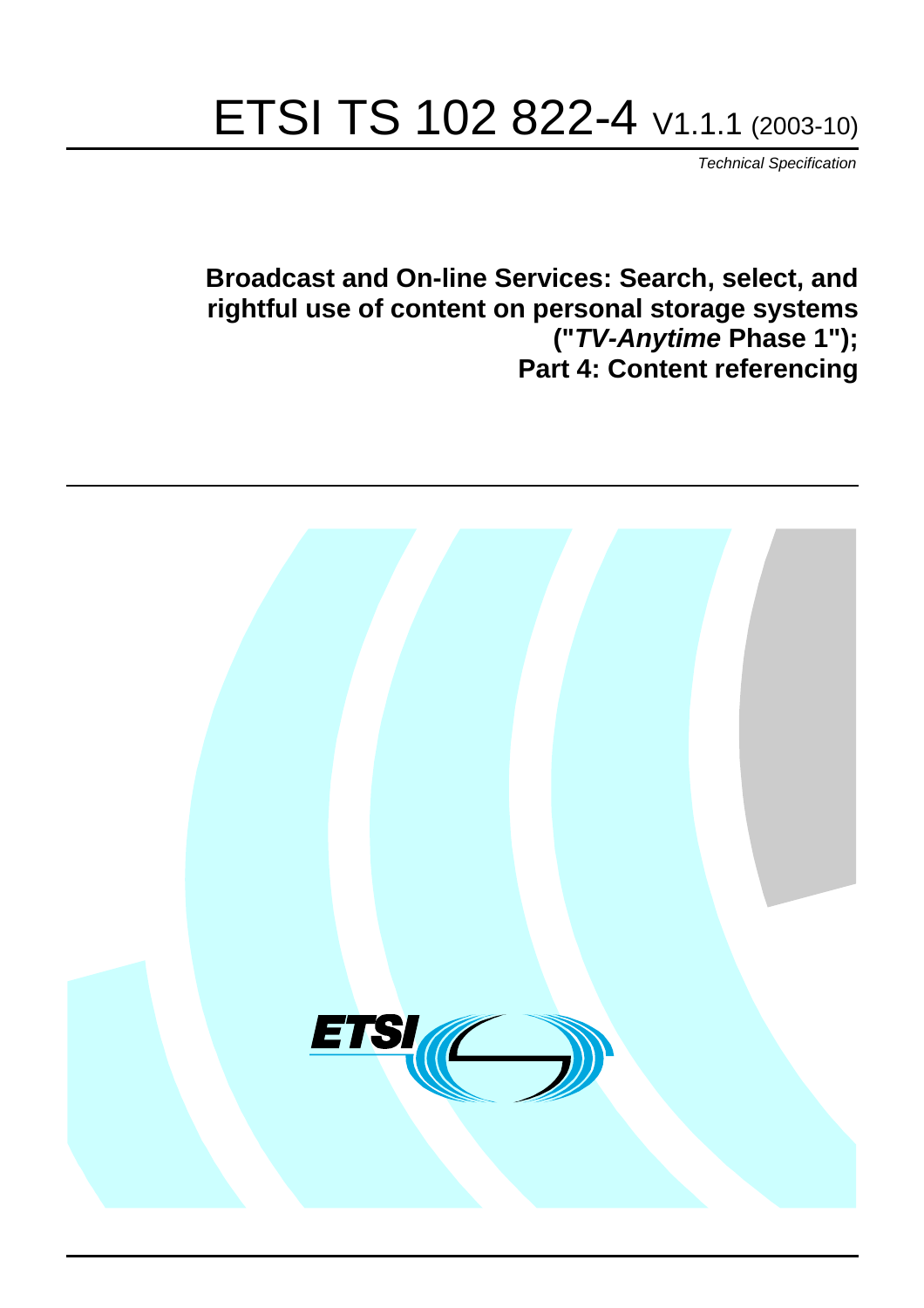Reference

DTS/JTC-TVA-PH1-04

Keywords

broadcasting, content, TV, video

#### **ETSI**

#### 650 Route des Lucioles F-06921 Sophia Antipolis Cedex - FRANCE

Tel.: +33 4 92 94 42 00 Fax: +33 4 93 65 47 16

Siret N° 348 623 562 00017 - NAF 742 C Association à but non lucratif enregistrée à la Sous-Préfecture de Grasse (06) N° 7803/88

#### **Important notice**

Individual copies of the present document can be downloaded from: [http://www.etsi.org](http://www.etsi.org/)

The present document may be made available in more than one electronic version or in print. In any case of existing or perceived difference in contents between such versions, the reference version is the Portable Document Format (PDF). In case of dispute, the reference shall be the printing on ETSI printers of the PDF version kept on a specific network drive within ETSI Secretariat.

Users of the present document should be aware that the document may be subject to revision or change of status. Information on the current status of this and other ETSI documents is available at <http://portal.etsi.org/tb/status/status.asp>

> If you find errors in the present document, send your comment to: [editor@etsi.org](mailto:editor@etsi.org)

#### **Copyright Notification**

No part may be reproduced except as authorized by written permission. The copyright and the foregoing restriction extend to reproduction in all media.

> © European Telecommunications Standards Institute 2003. All rights reserved.

**DECT**TM, **PLUGTESTS**TM and **UMTS**TM are Trade Marks of ETSI registered for the benefit of its Members. **TIPHON**TM and the **TIPHON logo** are Trade Marks currently being registered by ETSI for the benefit of its Members. **3GPP**TM is a Trade Mark of ETSI registered for the benefit of its Members and of the 3GPP Organizational Partners.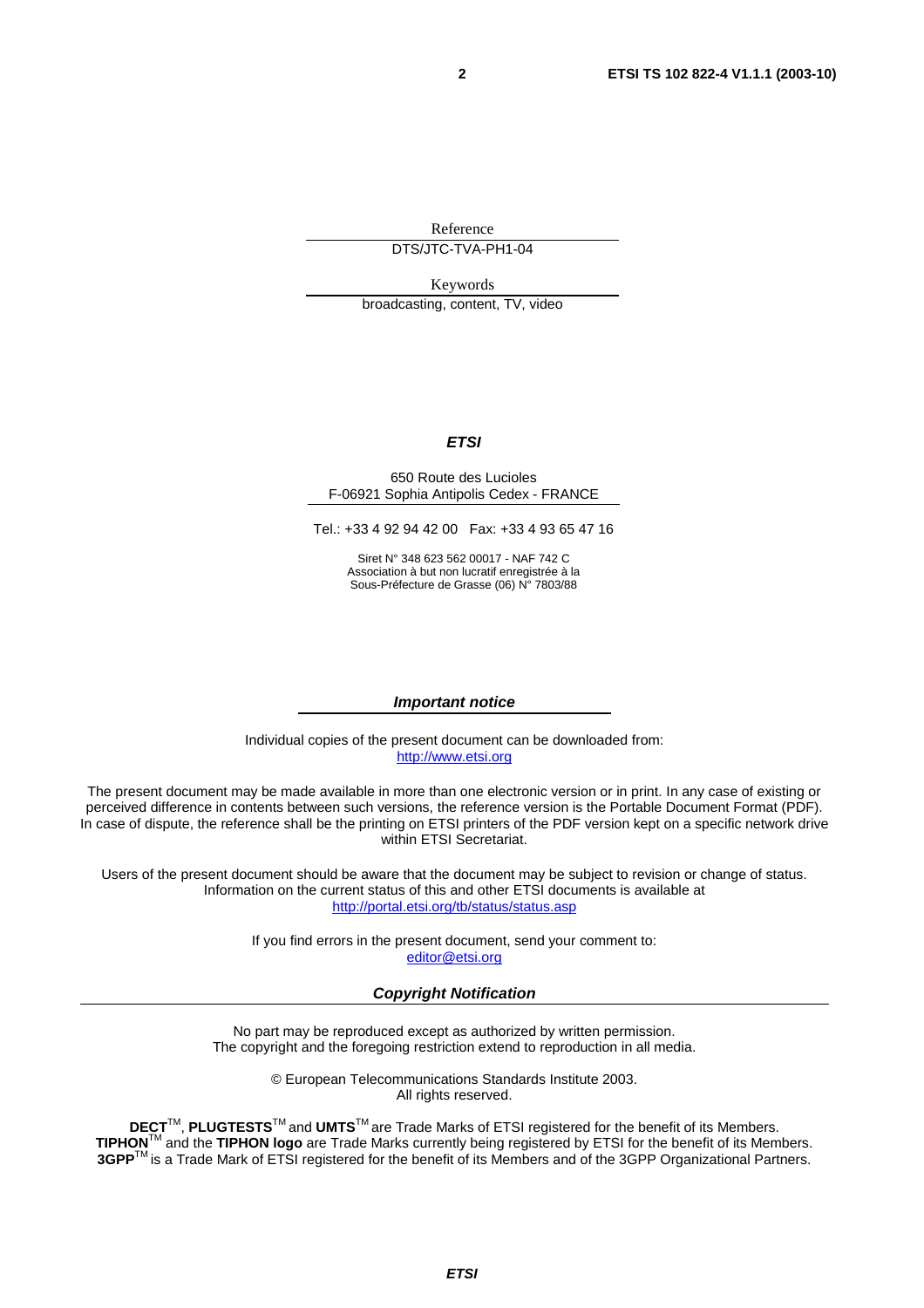## Contents

| 1                                                                                                                                                                                            |  |
|----------------------------------------------------------------------------------------------------------------------------------------------------------------------------------------------|--|
| $\overline{2}$                                                                                                                                                                               |  |
| 3<br>3.1<br>3.2<br>3.3                                                                                                                                                                       |  |
| 4                                                                                                                                                                                            |  |
| 5                                                                                                                                                                                            |  |
| 6                                                                                                                                                                                            |  |
| 7                                                                                                                                                                                            |  |
| 8                                                                                                                                                                                            |  |
| 9                                                                                                                                                                                            |  |
| 10                                                                                                                                                                                           |  |
| 11                                                                                                                                                                                           |  |
| 11.1                                                                                                                                                                                         |  |
| 12<br>12.1<br>12.1.1<br>12.2<br>12.2.1<br>12.3<br>12.3.1<br>12.3.2<br>12.3.3<br>12.3.4<br>12.3.4.1<br>12.3.5<br>12.3.5.1<br>12.3.5.2<br>12.3.6<br>12.3.6.1<br>12.3.7<br>12.3.7.1<br>12.3.7.2 |  |
| 12.3.7.3<br>12.3.7.4                                                                                                                                                                         |  |
|                                                                                                                                                                                              |  |
| A.1                                                                                                                                                                                          |  |
| A.1.1                                                                                                                                                                                        |  |
| A.1.2                                                                                                                                                                                        |  |
| A.2                                                                                                                                                                                          |  |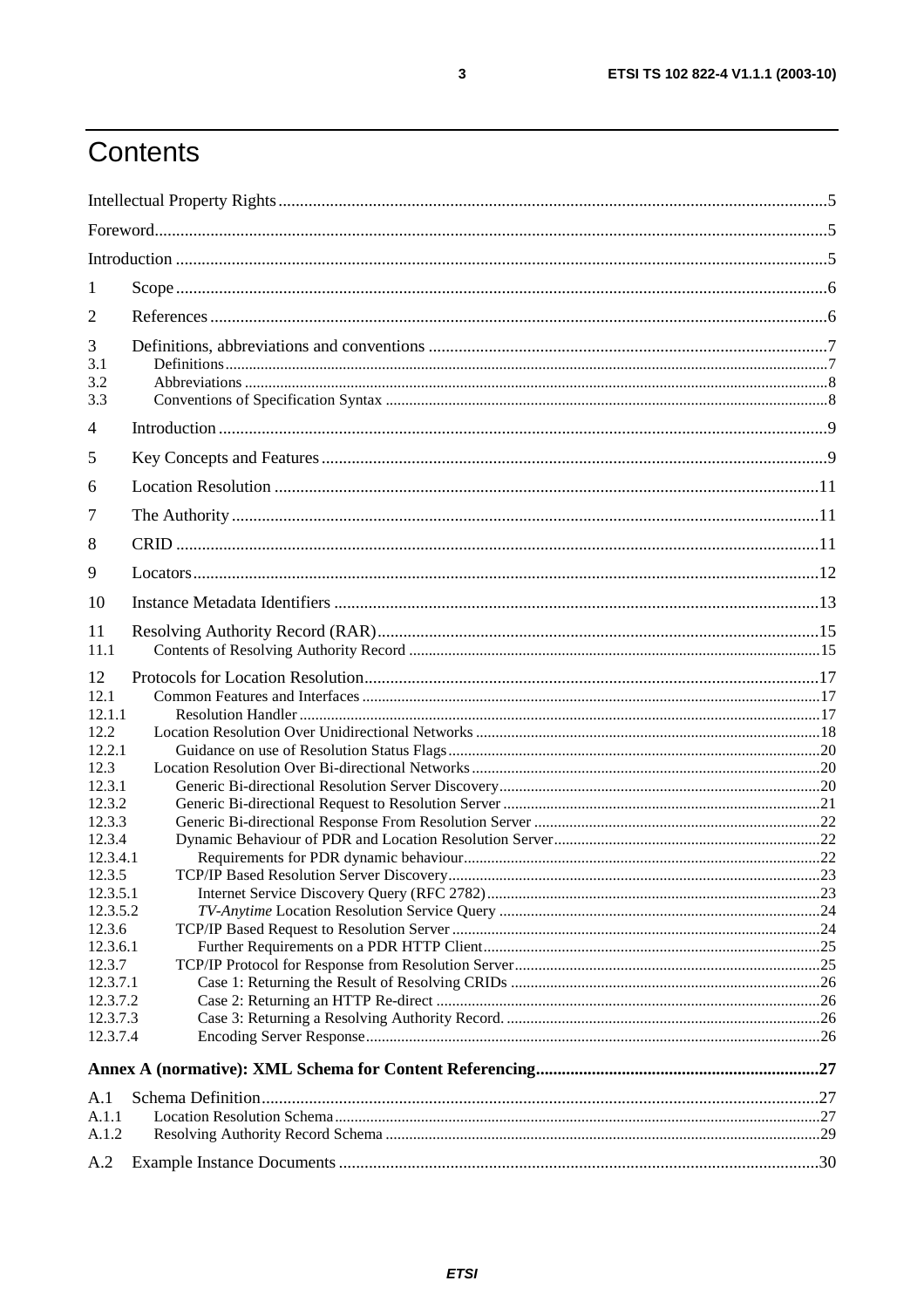| Annex B (informative): Example Dynamic Communication Behaviour between a PDR and a |  |  |
|------------------------------------------------------------------------------------|--|--|
|                                                                                    |  |  |
|                                                                                    |  |  |
|                                                                                    |  |  |
|                                                                                    |  |  |
|                                                                                    |  |  |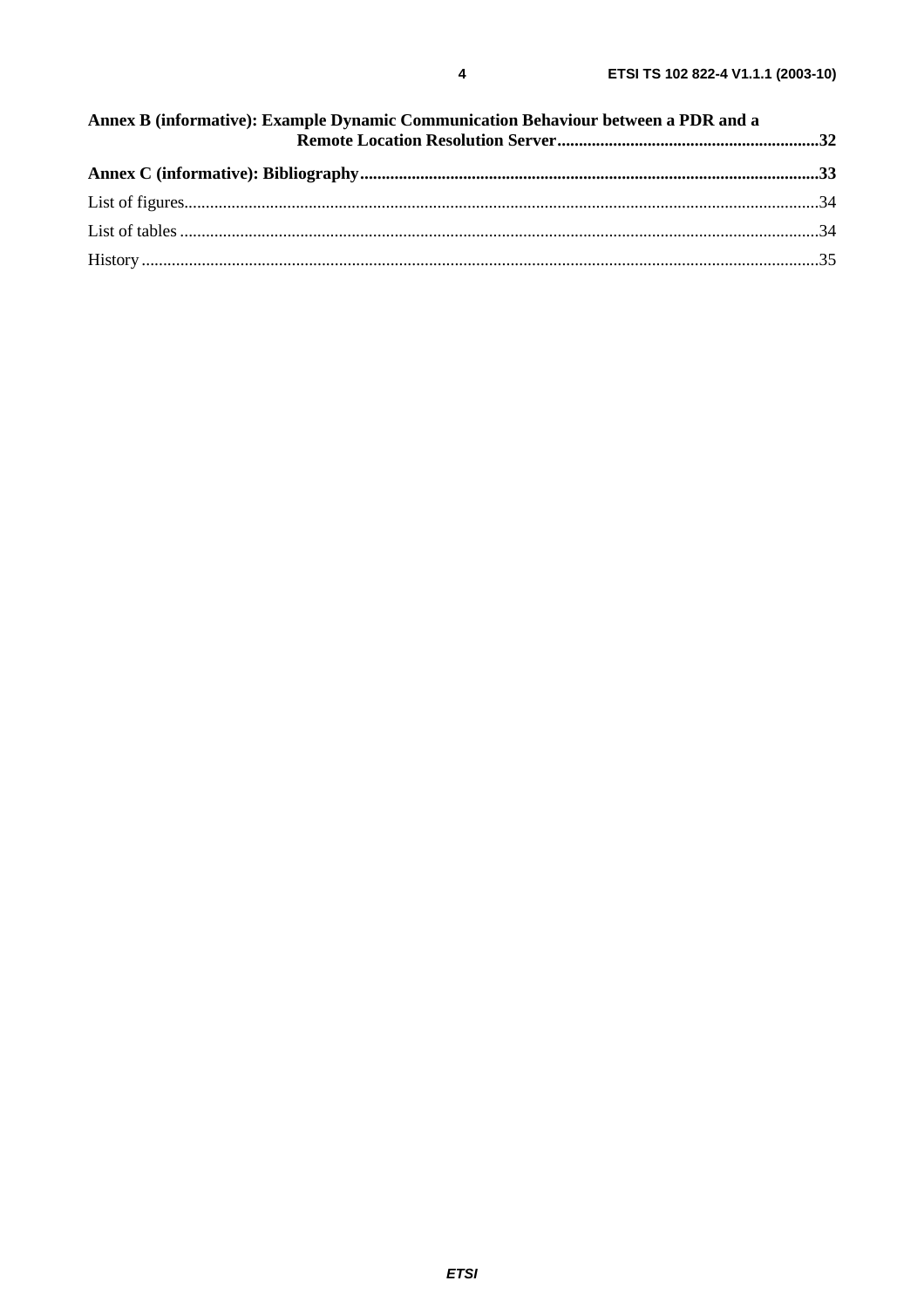## Intellectual Property Rights

IPRs essential or potentially essential to the present document may have been declared to ETSI. The information pertaining to these essential IPRs, if any, is publicly available for **ETSI members and non-members**, and can be found in ETSI SR 000 314: *"Intellectual Property Rights (IPRs); Essential, or potentially Essential, IPRs notified to ETSI in respect of ETSI standards"*, which is available from the ETSI Secretariat. Latest updates are available on the ETSI Web server ([http://webapp.etsi.org/IPR/home.asp\)](http://webapp.etsi.org/IPR/home.asp).

Pursuant to the ETSI IPR Policy, no investigation, including IPR searches, has been carried out by ETSI. No guarantee can be given as to the existence of other IPRs not referenced in ETSI SR 000 314 (or the updates on the ETSI Web server) which are, or may be, or may become, essential to the present document.

### Foreword

This Technical Specification (TS) has been produced by Joint Technical Committee (JTC) Broadcast of the European Broadcasting Union (EBU), Comité Européen de Normalisation ELECtrotechnique (CENELEC) and the European Telecommunications Standards Institute (ETSI).

The present document is part 4 of a multi-part deliverable covering Broadcast and On-line Services: Search, select and rightful use of content on personal storage systems ("*TV-Anytime* Phase 1"), as identified below:

- Part 1: "Phase 1 Benchmark Features";
- Part 2: "System description";
- Part 3: "Metadata";
- **Part 4: "Content referencing";**
- Part 5: Not currently applicable in *TV-Anytime* Phase 1;
- Part 6: "Delivery of metadata over a bi-directional network";
- Part 7: "Bi-directional metadata delivery protection".

## Introduction

The present document is based on a submission by the *TV-Anytime* forum ([http://www.tv-anytime.org](http://www.tv-anytime.org/)).

'*TV-Anytime* Phase 1' (TVA-1) is the first full and synchronized set of specifications established by the *TV-Anytime* Forum. TVA-1 features enable the search, selection, acquisition and rightful use of content on local and/or remote personal storage systems from both broadcast and online services.

The features are supported and enabled by the specifications for Metadata, Content Referencing, and Bi-directional Metadata Delivery Protection, TS 102 822-3 sub-parts 1 [10] and 2 [11], TS 102 822-4 (the present document), TS 102 822-6 [12] and TS 102 822-7 [13]. All Phase 1 Features listed in TV035r6 are enabled by the normative *TV-Anytime* tools specifications. This list of Phase 1 Features is to be used as guidance to manufacturers, service providers and content providers regarding the implementation of the Phase 1 *TV-Anytime* specifications.

There will be further TV-Anytime*TV-Anytime* phases published and Business Models for Post-Phase 1 are currently being defined to include Private and public domains, portable recordable media, super distribution (legal sharing of content between consumers), peripheral device support and mobile devices, amongst others.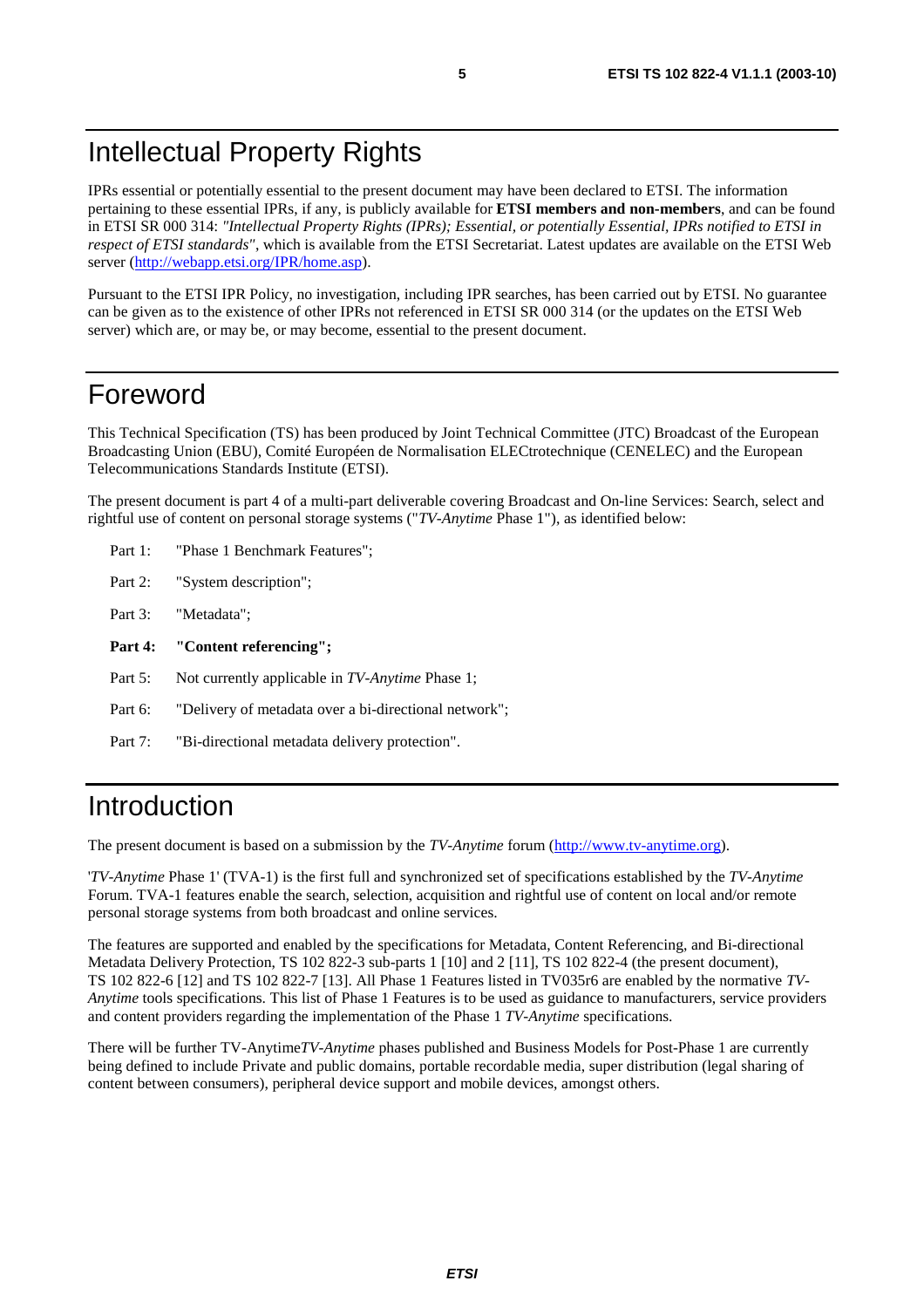### 1 Scope

The present document is the fourth in a multi-part series of "TS 102 822 series" documents produced by the *TV-Anytime* Forum. These documents establish the fundamental specifications for the services, systems and devices that will conform to the *TV-Anytime* standard, to a level of detail which is implementable for compliant products and services.

As is common practice in such standardization efforts, these specification documents were preceded by requirements documents which define the requirements for the *TV-Anytime* services, systems, and devices.

Congruent with the structure defined in *TV-Anytime*'s Call for Contributions (TV014r3) these specifications are parsed into three major areas, each described in a separate document of the series: TS 102 822-3 sub-parts 1 [10] and 2 [11] and TS 102 822-4 (the present document). See the Call for Contributions for more detail on the derivation and background of these categories and their respective roles in the *TV-Anytime* standardization process.

The other two documents in the S-series are intended to define the environment and system architecture in which the standards in TS 102 822-3-1 [10], TS 102 822-3-2 [11] and TS 102 822-4 (the present document) are to be implemented. The first document in the series (TS 102 822-1 [8]) provides benchmark business models against which the *TV-Anytime* system architecture is evaluated to ensure that the *TV-Anytime* standard enables key business applications. The next document in the series (TS 102 822-2 [9]) presents the *TV-Anytime* System Architecture. These two documents are placed ahead of the other three for their obvious introductory value; TS 102 822-1 [8] and TS 102 822-2 [9] are both informative.

Although each of the TS 102 822 series documents is intended to stand alone, a complete and coherent sense of the *TV-Anytime* system standard can be gathered by reading all of the specification documents in numerical order.

The scope of the present document of the specification comprises the location independent identification of content, the location information, and the process of finding the location when an identifier is given. The content referencing process begins after a content item has been selected by a consumer through to, but not including, the actual acquisition of the desired content item.

The content referencing specification provides the mechanisms for location resolution in unidirectional network environments as defined in Business Model 1 of TS 102 822-1 [8], as well as support for location resolution in a bi-directional environment to fulfil Business Models 2 and 3.

## 2 References

The following documents contain provisions which, through reference in this text, constitute provisions of the present document.

- References are either specific (identified by date of publication and/or edition number or version number) or non-specific.
- For a specific reference, subsequent revisions do not apply.
- For a non-specific reference, the latest version applies.

Referenced documents which are not found to be publicly available in the expected location might be found at <http://docbox.etsi.org/Reference>.

- [1] IETF RFC 2396: "Uniform Resource Identifiers (URI): Generic Syntax", T. Berners-Lee, R. Fielding, L. Masinter.
- [2] IETF RFC 1591: "Domain Name System Structure and Delegation", J. Postel.
- [3] IETF RFC 2068: "Hypertext Transfer Protocol -- HTTP/1.1", R. Fielding, J. Gettys, J. Mogul, H. Frystyk, T. Berners-Lee.
- [4] IETF RFC 1945: "Hypertext Transfer Protocol -- HTTP/1.0", T. Berners-Lee, R. Fielding, H. Frystyk.
- [5] IETF RFC 2660: "The Secure HyperText Transfer Protocol", E. Rescorla, A. Schiffman.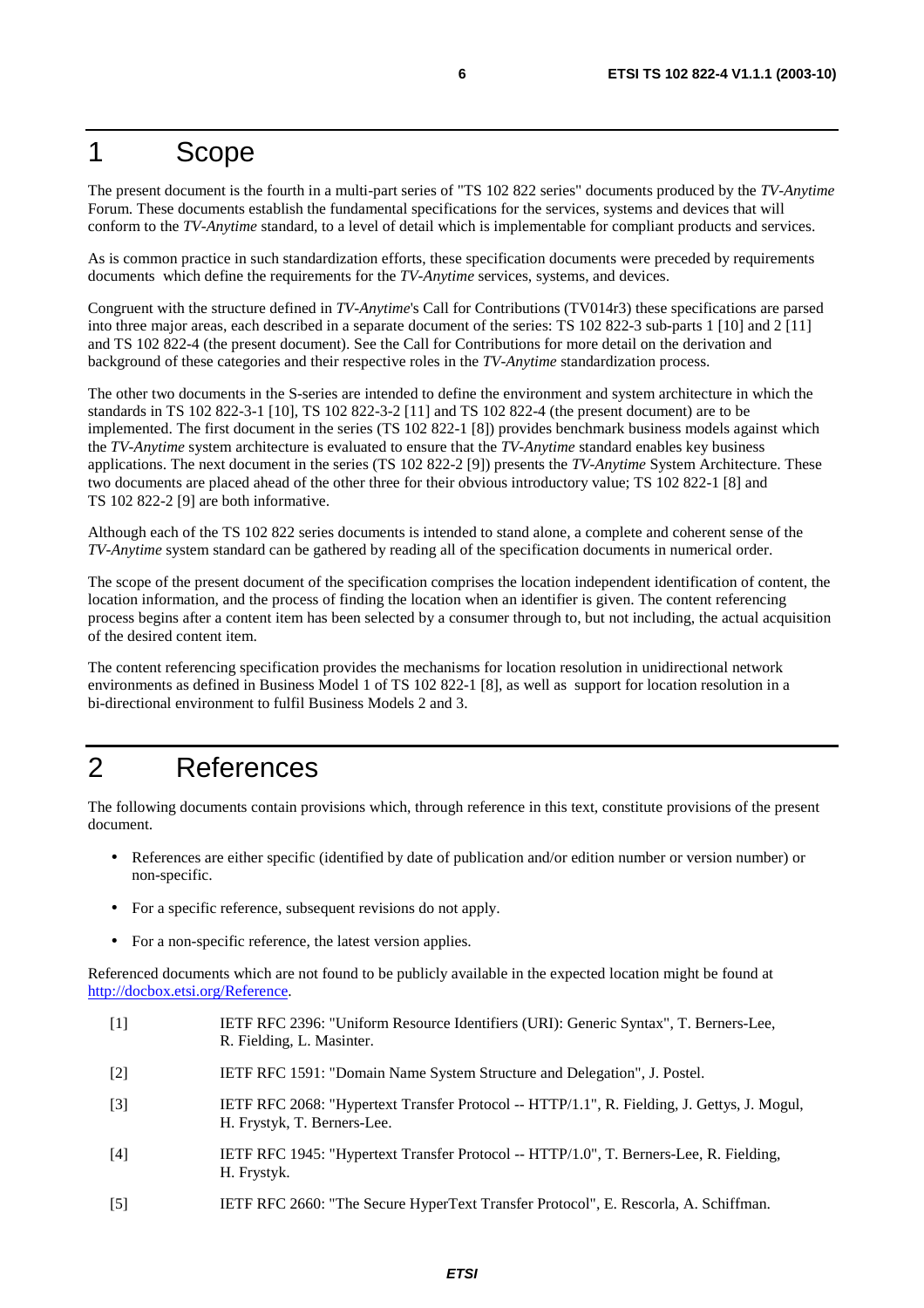- [6] IETF RFC 2782: "A DNS RR for specifying the location of services (DNS SRV)", Gulbrandsen, P. Vixie, L. Esibov.
- [7] HTML 4.01 Specification, D. Ragget, A. LeHors, L. Jacobs.
- NOTE: Available at: [http://www.w3.org/TR/html4/.](http://www.w3.org/TR/html4/)
- [8] ETSI TS 102 822-1: "Broadcast and On-line Services: Search, select, and rightful use of content on personal storage systems ("TV-Anytime Phase 1"); Part 1: Phase 1 Benchmark Features".
- [9] ETSI TS 102 822-2: "Broadcast and On-line Services: Search, select, and rightful use of content on personal storage systems ("TV-Anytime Phase 1"); Part 2: System description".
- [10] ETSI TS 102 822-3-1: "Broadcast and On-line Services: Search, select, and rightful use of content on personal storage systems ("TV-Anytime Phase 1"); Part 3: Metadata; Sub-part 1: Metadata schemas".
- [11] ETSI TS 102 822-3-2: "Broadcast and On-line Services: Search, select, and rightful use of content on personal storage systems ("TV-Anytime Phase 1"); Part 3: Metadata; Sub-part 2: System aspects in a uni-directional environment".
- [12] ETSI TS 102 822-6: "Broadcast and On-line Services: Search, select, and rightful use of content on personal storage systems ("TV-Anytime Phase 1"); Part 6: Delivery of metadata over a bi-directional network".
- [13] ETSI TS 102 822-7: "Broadcast and On-line Services: Search, select, and rightful use of content on personal storage systems ("TV-Anytime Phase 1"); Part 7: Bi-directional metadata delivery protection".

### 3 Definitions, abbreviations and conventions

### 3.1 Definitions

For the purposes of the present document, the terms and definitions apply:

**acquisition:** retrieval of content

**authority:** organization that creates CRIDs

**capture:** storing the acquired content (e.g. to local storage)

**content:** anything the viewer would like to access (movies, games, TV programmes, radio programmes, etc).

**content creator:** producers of content

**content provider:** entity that acts as the agent for and is the prime exploiter of the content

**content reference:** pointer to a specific content item

**Content Reference IDentifier (CRID):** identifier for content that is independent of its location

**Domain Naming System (DNS):** system used on the Internet to register names that can then be mapped into IP addresses using a DNS server

**Digital Video Broadcasting (DVB):** set of standards used for European digital TV broadcasting

**Electronic Programme Guide (EPG):** means of presenting available content to the consumer, allowing selection of desired content

**instance metadata identifier:** identifier associated with a locator to bind to an instance metadata description

**Internet Protocol (IP):** generic name for the network protocols used on the Internet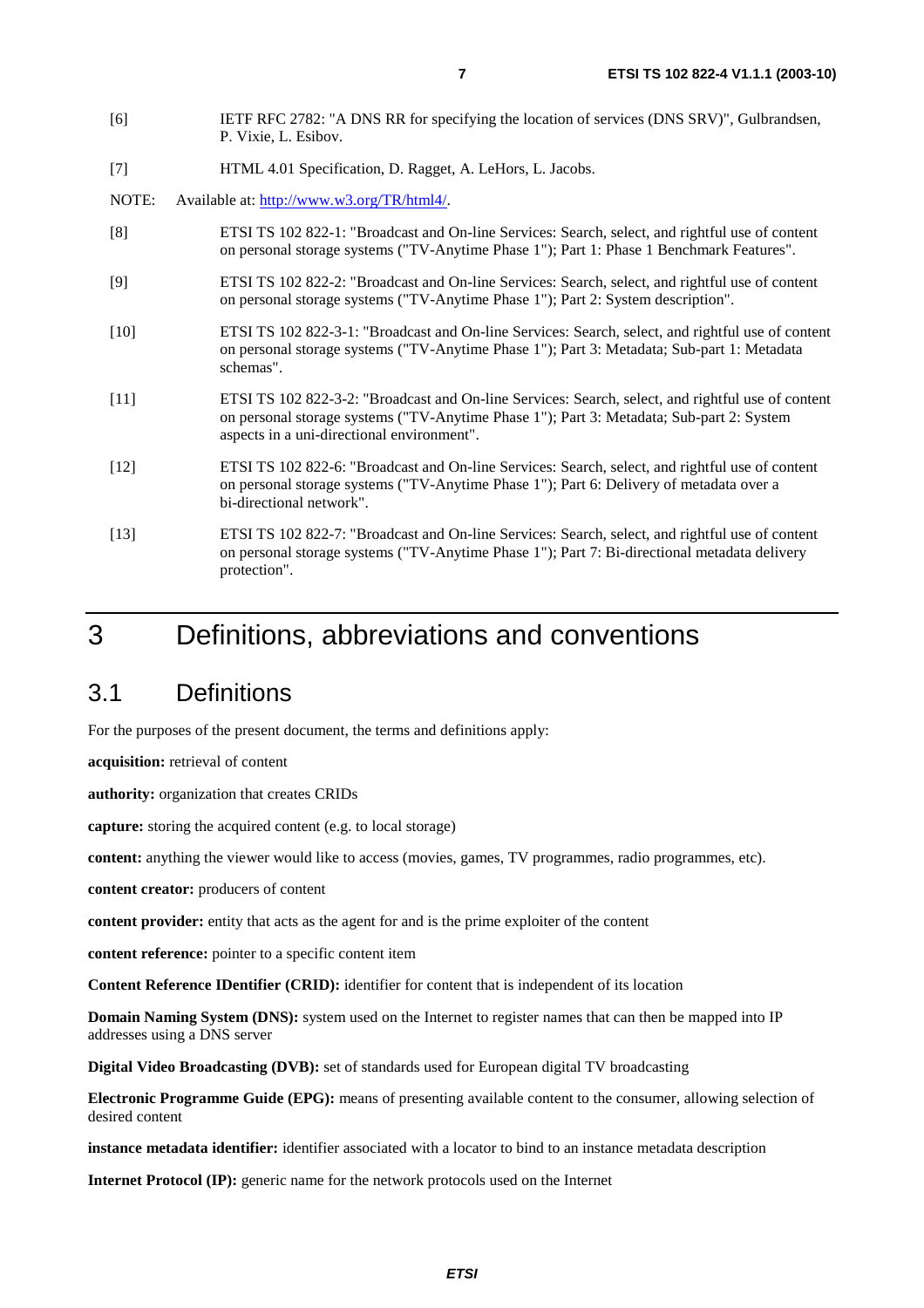**location resolution:** process of establishing the address (location and time) of a specific content instance from its CRID

**locator:** time and place where a content item can be acquired

**metadata:** generally, data about content, such as the title, genre and summary of a television programme. In the context of *TV-Anytime*, metadata also includes consumer profile and history data.

**Programme Delivery Control (PDC):** european system used by some broadcasters to accurately indicate when programmes start and stop

**resolution handler:** functional unit that provides location resolution on a specific transport mechanism

**resolving authority:** body which provides location resolution

**Resolving Authority Record (RAR):** information needed for retrieving the location resolution data for the given authority

**service provider:** aggregator and supplier of content which may include gateway and management roles

**System Information (SI):** collection of information tables used in DVB

### 3.2 Abbreviations

For the purposes of the present document, the following abbreviations apply:

| CRID       | Content Reference IDentifier      |
|------------|-----------------------------------|
| <b>DVB</b> | Digital Video Broadcasting        |
| <b>DNS</b> | Domain Naming System              |
| <b>EPG</b> | Electronic Programme Guide        |
| ΙP         | Internet Protocol                 |
| <b>IPR</b> | Intellectual Property Rights      |
| <b>MX</b>  | Mail eXchange                     |
| <b>PDC</b> | Programme Delivery Control        |
| <b>PDR</b> | Personal Digital Recorder         |
| <b>RAR</b> | <b>Resolving Authority Record</b> |
| SІ         | <b>System Information</b>         |
| <b>SRV</b> | Search for seRVice                |
| URI        | Uniform Resource Identifier       |
| URL        | Uniform Resource Locator          |
| UTC        | Coordinated Universal Time        |

### 3.3 Conventions of Specification Syntax

Within the present document, syntax is defined for various textual items.

Items in **bold** are textual characters that must be used exactly as specified.

Items in *<angle brackets and italics>* are replaced by a suitable value, which is specified beside the syntax definition.

An item in square brackets ( "[" and "]" ) denote optional items. The entire syntax definition within the square brackets can be omitted, subject to the rules specified.

For example a syntax specification of

#### **Hello** *<name>* **how are you?**

**<name>** is your name

The correct reading would be to take the text "Hello" and "how are you?" and insert your name between them.

Another example of a syntax specification is

#### **Hello** *<name> [***how are you?***]*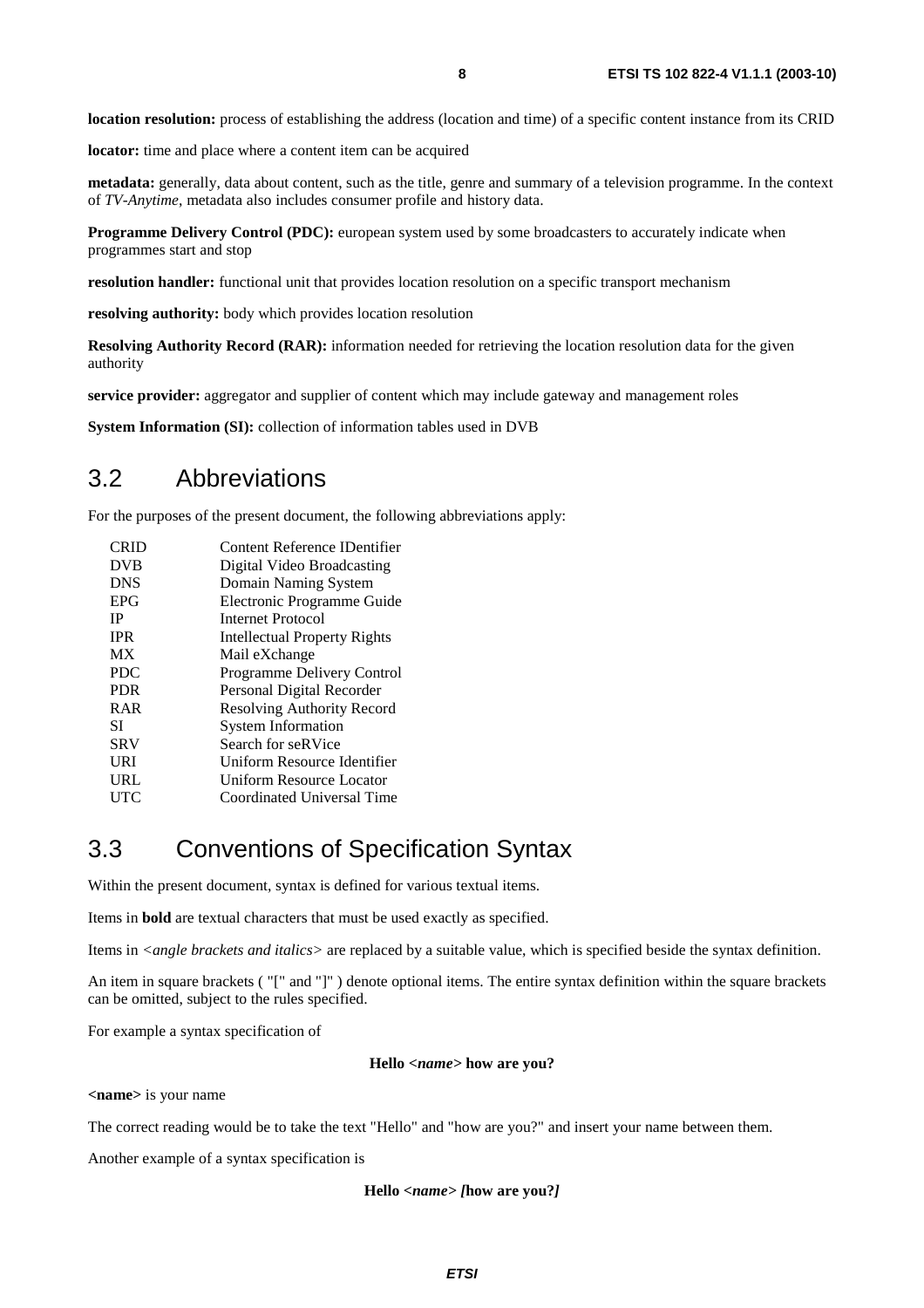**<name>** is your name

The correct reading would be to take the text "Hello" and append your name after it, and then optionally append the text "how are you?"

### 4 Introduction

The purpose of content referencing is to allow acquisition of a specific instance of a specific item of content. For example, if a consumer sees an announcement on TV saying "There'll be a new series of "The Agatha Christie Murder Mysteries" next year,"he/she may want to instruct their Personal Digital Recorder (PDR) to record the whole series, but cannot since he/she does not know when the episodes are going to be broadcast. In fact, the broadcaster may not know yet either. Still the viewer will want to make sure at this point that he/she does not miss the opportunity to acquire the content.

To provide the capability desired by the consumer, the ability is needed to refer to content (in this example a series of programmes) independent of its location, whether that location is on a particular broadcast channel on some date and time, or on a file server connected to Internet, or wherever.

In this example, the PDR system would be provided with a reference for the series. In due time, the body who assigned the reference would provide the information required to link this reference to the individual episodes, and subsequently to a specific date and time for each episode so that the PDR would be able to acquire all of them.

This example demonstrates the purpose of content referencing - to provide the ability to refer to content independent of its location, and the ability to subsequently resolve such a reference into one or more locations where the content can be obtained.

Of course, *content* can refer to many types of information. In addition to the television programmes in the example above, it may include radio programmes, audio tracks, MPEG-4 objects, scenes, images, music, etc.

## 5 Key Concepts and Features

The content referencing process begins after a content item has been selected by a consumer through to, but not including, the actual acquisition of the desired content item. In figure 5-1 the scope of the content referencing process is shown. Some parts outside the scope of content referencing are included in figure 5-1 to give it a global context.



#### **Figure 5-1: Content Referencing Environment**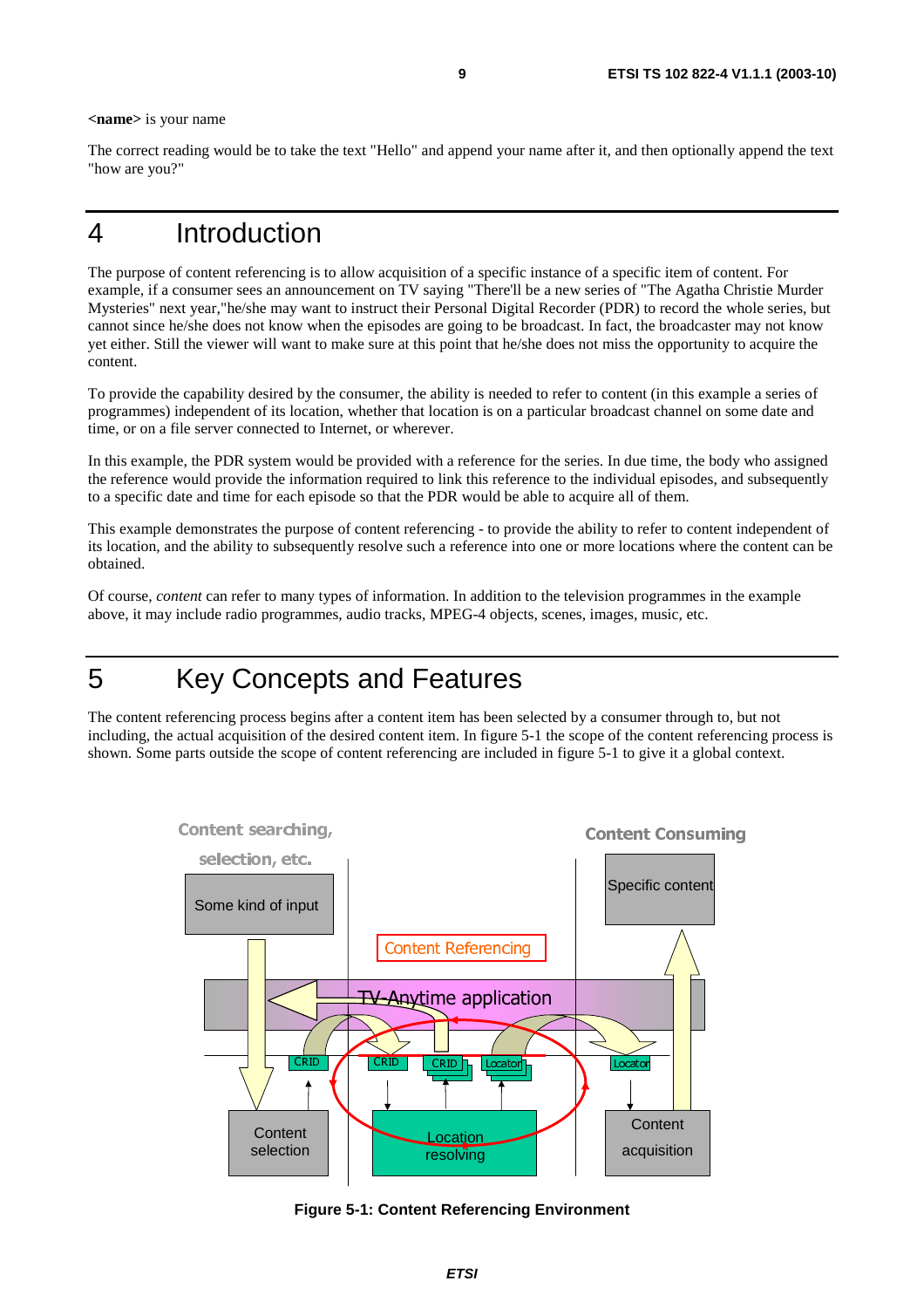In this model we can identify three areas of interest:

- 1) The content selection process resulting in a Content Reference IDentifier (CRID).
- 2) The location resolving service the core of content referencing resulting in one or more pointers to instances of that content (locators) or one or more content reference identifiers.
- 3) The retrieval process using one of these locators to subsequently acquire the content.

Before the process of content referencing can be employed, a selection process must supply a CRID. This CRID identifies a specific content item, but does not specify where that content item can be found. More detailed characteristics of the content, such as the price, the quality, the presence of commercials, etc., may not be known before the CRID is produced.

Given a CRID, there can still be numerous instances of the same desired content item (for example a broadcast may be repeated, a web site may be mirrored, the content item may be available from different content providers, via different networks, etc). Some iteration may be required to narrow down the selection.

A content item that a CRID refers to might be a grouping of other content items, for example a CRID for referring to an entire series of programmes.

#### **The key concept of content referencing is the separation of the reference to a content item - the CRID - and information that is related to its retrieval**.

The separation provided by the CRID enables a one-to-many mapping between content references and the locations of the deliverables.

Content is a general term. It is the context of a *TV-Anytime* service that determines what content will be delivered upon following a locator. In that sense a content instance is any deliverable that can be acquired (via a respective locator) by a consumer. New types of content delivery merely require new types of locators.

In the same way, it is the *TV-Anytime* location resolution service provider who declares what can be considered content items (e.g. programmes, serials, etc).

Content referencing, in conjunction with applications and additional metadata, may be able to deliver "first time" success, but may also involve some iteration enabling the overall system to deliver features including:

- Selection between alternatives.
- Selection of sub-elements.
- Selection between near matches.
- Selection of time of delivery.
- Selection ahead of time of release.
- Selection based on coding quality.
- Selection based on cost of delivery chain.
- Selection based on acceded rights.
- A point of reference not necessarily unique for the content item and any associated metadata.

Content referencing is:

• a form of content identification data and a specification for a set of rules for resolving this data into content locations from where this content can be retrieved.

Content referencing is not:

- the selection or retrieval process (it is in between);
- the definition of metadata used in any inquiry.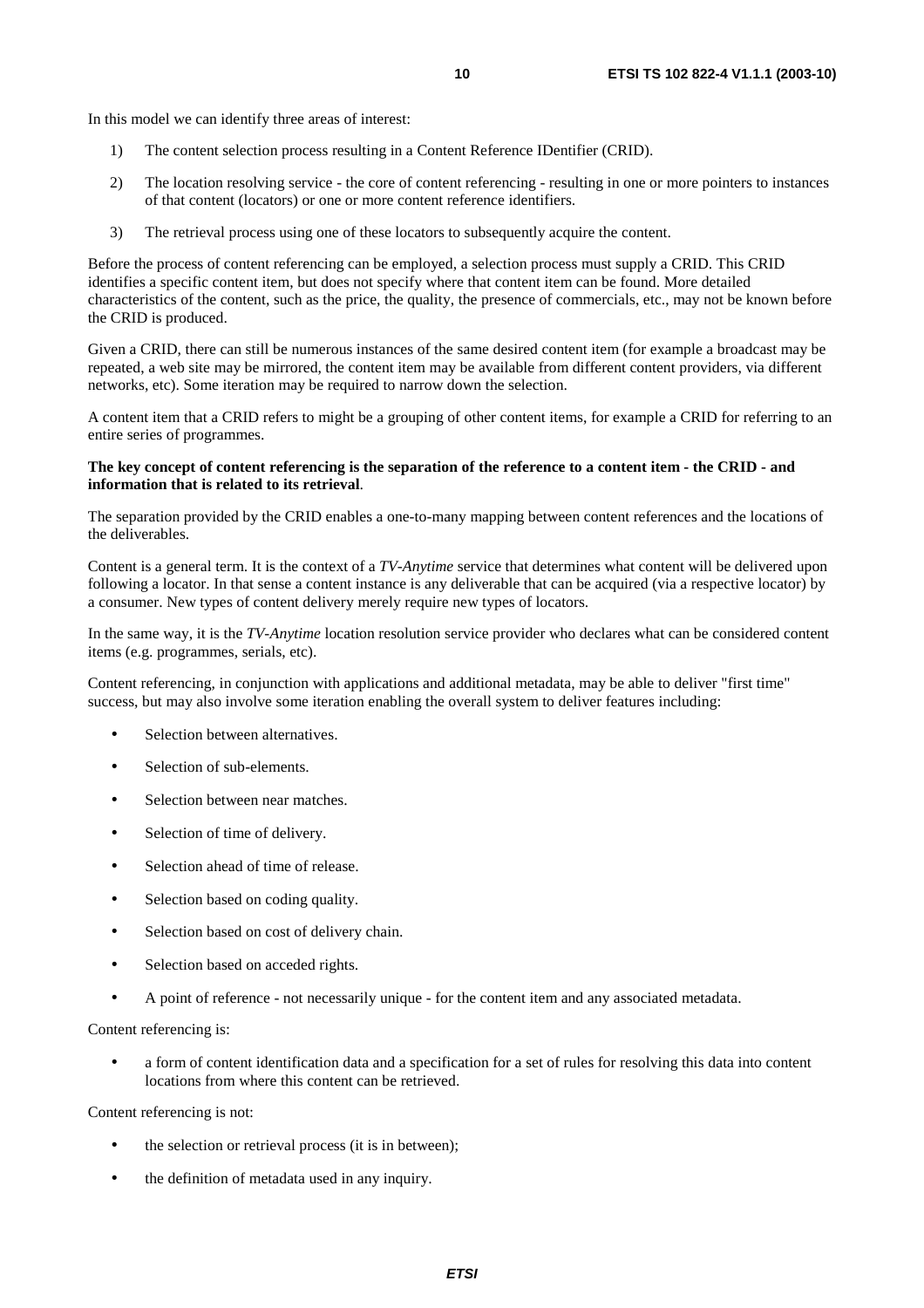## 6 Location Resolution

Location resolution is the process of translating a CRID into other CRIDs or locators. Location resolution involves mapping a location-independent content reference (the CRID) to its location in time (e.g. scheduled transmission time in a broadcast system) and space (e.g. TV channel, IP address). In the context oftthe present document, locations in time and space are referred to as "locators".

The process of location resolution may happen inside the PDR device (for example in a broadcast only system) or using a physically remote server (e.g. a server on the Internet).

## 7 The Authority

An authority, as defined in the present document, is the body that creates a CRID, which they guarantee to be unambiguous. An authority will also provide the ability for the CRID to be resolved into locators or other CRIDs.

The CRID shall ultimately be resolved either directly by the CRID authority or by another party. If another party is providing resolution, the ability to resolve the CRID requires the flow of some information from the authority to the resolution provider, in order to tie the CRID to its resolution.

In most PDR implementations, there will be multiple authorities that the PDR must be able to distinguish between. To distinguish between authorities, each authority has a unique name. This *TV-Anytime* specification uses the Domain Naming System (DNS) to provide unique names for each authority.

The syntax of an authority name is:

#### **<DNS name><name\_extension>**

**<DNS name>** is a registered Internet domain name. (See RFC 1591 [2] for DNS name registration). The <DNS name> is case insensitive and must be a fully qualified name according to the rules given by RFC 1591 [2].

**<name\_extension>** is an optional string (beginning with a ";" character) to enable multiple authorities to use the same DNS name. All <name\_extension> elements which share the same <DNS name> must be unique. The <name\_extension> section is case insensitive.

Some example authority names are:

- www.broadcaster.com
- ISP.net
- www.commerce.com;electronics

## 8 CRID

A CRID is the output of the search and selection process and is an unambiguous identifier that refers to a piece of content, however multiple CRIDs may refer to that same piece of content.

It is permissible for a CRID to resolve into one or more other CRIDs. This CRID to CRID functionality can be used for two purposes:

- A CRID can resolve into multiple CRIDs for grouping content items such as an entire series of programmes.
- A CRID may also resolve into one or more CRIDs to allow one authority to refer to CRIDs of another authority.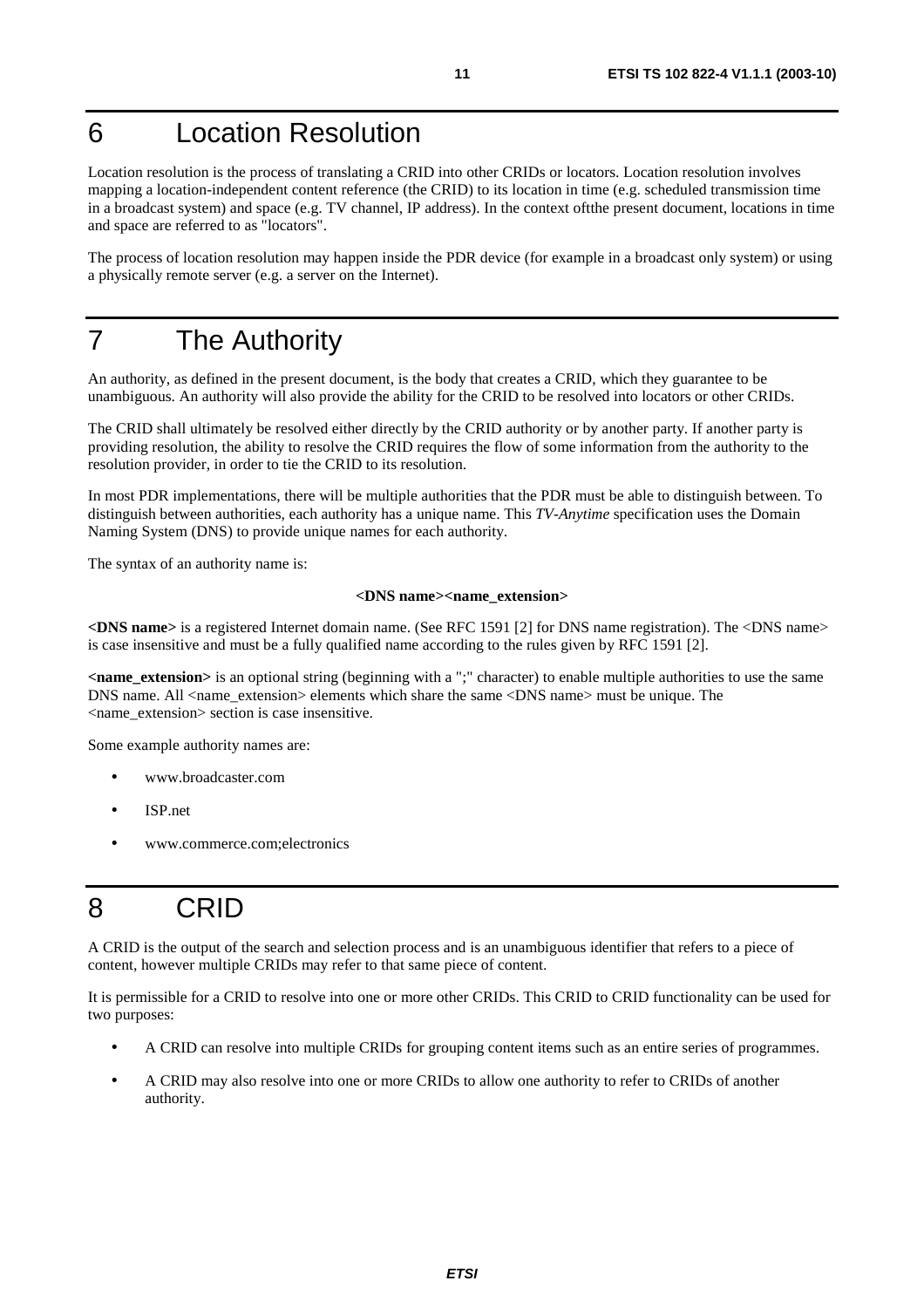

**Figure 8-1: Example of a Tree-Structured CRID** 

The syntax of the CRID is:

#### **CRID://<authority>/<data>**

**<authority>** uses the *TV-Anytime* authority naming rules given in clause 7 to assure uniqueness.

**<data>** is a free format string that is Uniform Resource Identifier (URI) compliant, and is meaningful to the authority given by the  $\langle$  authority $\rangle$  field. The  $\langle$  data $\rangle$  portion of the CRID is case insensitive.

In its entirety, the CRID is URI compliant. (See RFC 2396 [1] for URI compliance specification). As per RFC 2396 [1], the CRID:// part of the syntax is case insensitive.

Examples of syntactically valid CRIDs are:

#### **Table 8-1: Examples of CRID**

| CRID                                   | <b>Description</b>                                                                     |
|----------------------------------------|----------------------------------------------------------------------------------------|
| CRID://company.com/foobar              | CRID created by "company.com" authority, with<br>a data part of "foobar".              |
| crid://broadcaster.co.jp;comedy/wibble | CRID created by "broadcaster.co.jp;comedy"<br>authority, with a data part of "wibble". |

## 9 Locators

An instance of content may be located on various media such as local storage, live broadcast stream, data broadcast stream, data file on the Internet and data stream via the Internet.

A locator specifies a location, and possibly time of availability, where a content item can be acquired. There will be many formats of locators as there are many different means by which a PDR can acquire content. It is a requirement of a locator to ensure that it is possible for the PDR to parse enough of the locator to be able to decide if it has the ability to use the relevant transport mechanism.

The locator will be parsed and used by media-dependent methods to identify the content location and to acquire the content using the media or transport specific protocol. For example, a DVB locator will contain location parameters for a DVB stream, such as transport stream ID, service ID, table ID and event ID.

The syntax for a locator is:

#### **<transport mechanism>:<transport system specific>**

**<transport mechanism>** shall be unique for each mechanism. The string "CRID" shall not be used as the name for a <transport mechanism>.

**<transport system specific>** will be defined by the creator of the <transport mechanism>.

In its entirety, the locator is URI compliant. (See RFC 2396 [1] for URI compliance specification).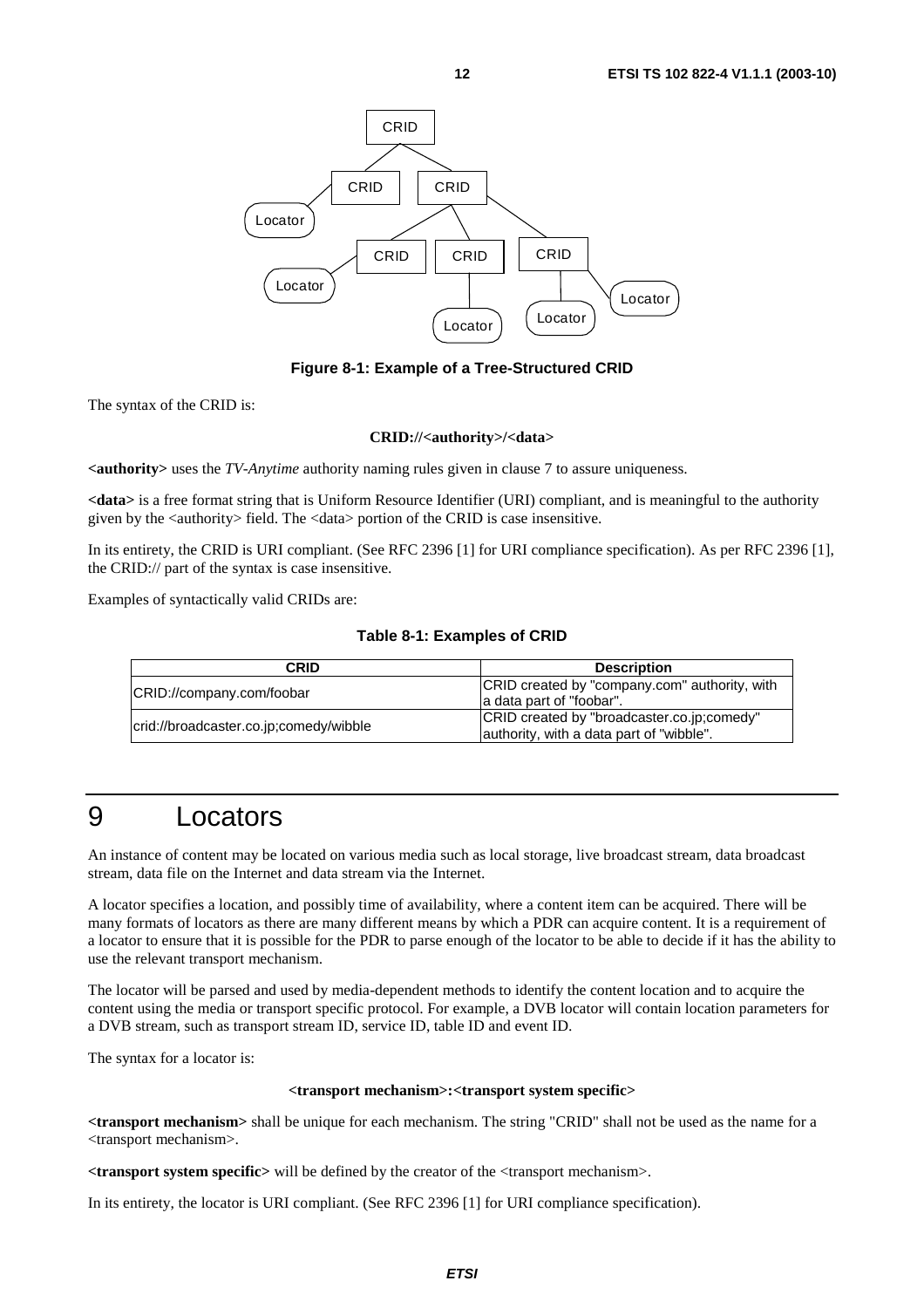For each  $\langle$ transport mechanism $\rangle$ , there will be only one format for the syntax of the  $\langle$ transport system specific $\rangle$ section.

The <transport system specific> section shall provide the following information:

- Location This provides the location where the content can be acquired. It is possible that a PDR can receive content from many different providers which all share the same <transport mechanism>. For this reason, it is a requirement of a TV Anytime locator that it is unambiguous between multiple providers using the same <transport mechanism>.
- Type of availability It is possible that some schemes will be used for both schedule-based and on-demand acquired content. Content that is available at a specific time at a specific location (e.g. a broadcast TV programme, a web-cast) is schedule based. Schedule-based content must be retrieved at the time given by the locator. Content that can be received at any time between two limits (e.g. content that is on a server for one month) is on-demand based. On-demand based content can be acquired at any time that it is available.

For schedule-based content:

- Start time This provides information about when the content is scheduled to start. It is required that start time be unambiguous with respect to local time zone as a PDR may be able to receive content from many different time zones.
- Duration of content The length in time of the content.

For on-demand content:

- Start of availability This optional field, when present gives the first moment in time when the content is available. This time shall be unambiguous in terms of time zone as a PDR may be able to receive content from multiple time zones.
- End of availability This optional field gives the first moment in time that the content will become unavailable. This time shall be unambiguous in terms of time zone as a PDR may be able to receive content from multiple time zones.

In defining a syntax for the  $\langle$ transport system specific $\rangle$  section of a locator associated with a  $\langle$ transport mechanism $\rangle$ , there is an assumption about the environment the PDR exists within. For each <transport mechanism> a PDR will need a certain amount of information in order to receive content from this system. This information may be provided within the transport mechanism, or by any other means appropriate to the target PDR.

As an example of the information within the environment, a PAL Western European locator might use the network and channel identifier within its syntax. The mapping of network and channel identifier to a physical channel uses information carried in the vertical-blanking interval.

The transport mechanism may provide a more accurate timing system than the start time, which the PDR may decide to use for accurate content capture (e.g. PDC information, DVB event IDs).

## 10 Instance Metadata Identifiers

The TS 102 822-3 sub-parts 1 [10] and 2 [11] provides the ability to describe specific instances of content. Whilst *TV-Anytime* created the CRID for location independent selection of content, it recognizes that there will be occasions where the consumer may wish to acquire a location dependent version of a piece of content.

To enable this scenario, an optional identifier may be assigned to each locator, and may be signalled in the instance description metadata. When the location of the content changes the locator might change, but the instance metadata identifier will not change.

An instance metadata identifier is only guaranteed to be unique within the scope of the CRID to which it has been assigned. It is permissible to assign the same identifier to different CRIDs.

A PDR may use the instance metadata identifier to track changes in the location of an instance of a piece of content. A PDR will need to use both the CRID and the identifier to track changes (as opposed to just the identifier) because the identifier is only guaranteed to be unique within a given CRID.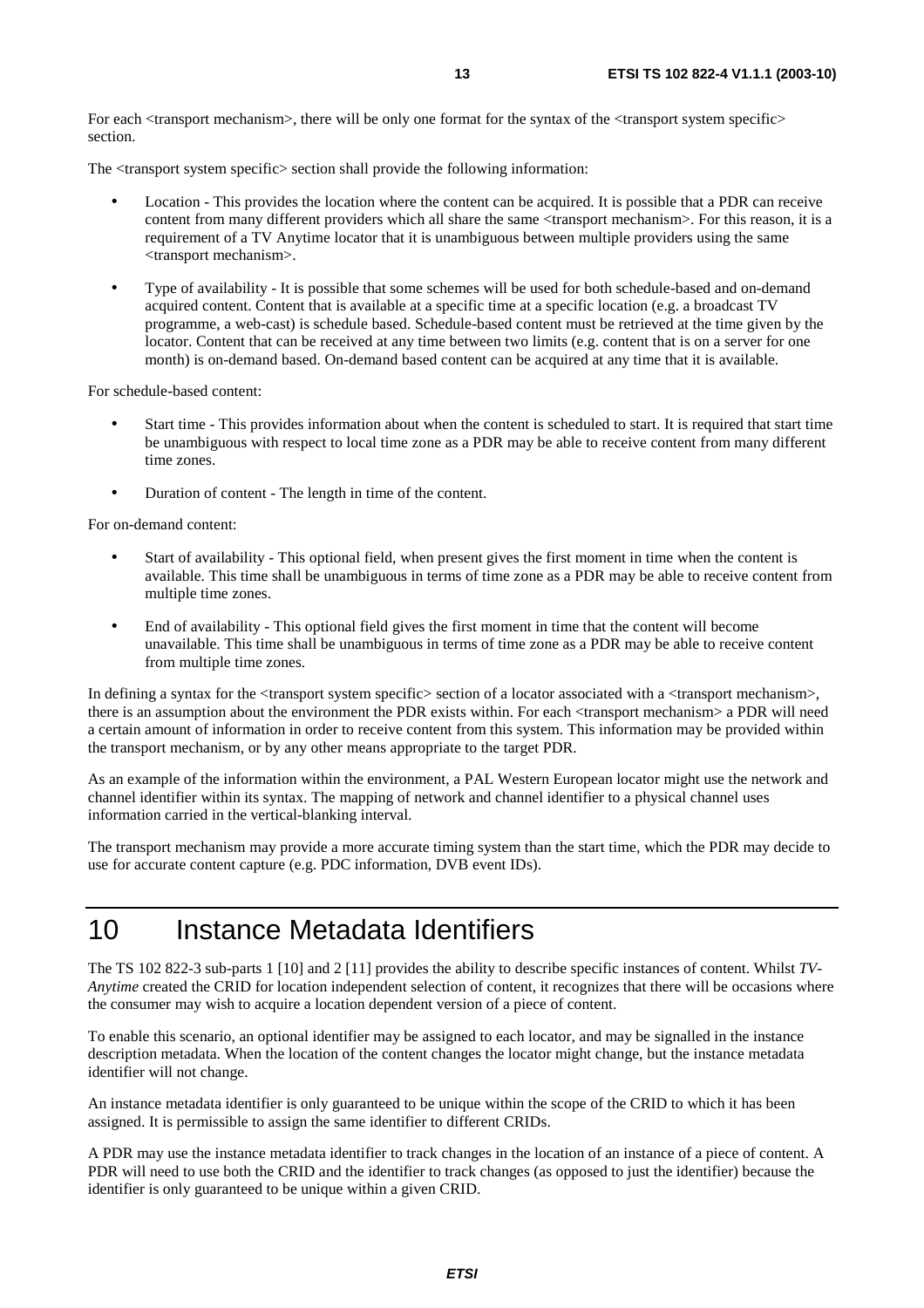The identifier can also be used to link the instance description metadata with the information retrieved by the location resolution process.

Each instance metadata identifier will need to be unique within the scope of a given CRID. In order to enable multiple parties to provide instance identifiers, it is a requirement for every instance metadata identifier to begin with a name that is guaranteed to be unique. To ensure that this name is unique, it must be a registered Internet domain name. (See RFC 1591 [2] for DNS name registration). The name portion of an instance metadata identifier specifies the body that created the instance metadata identifier.

For a given instance identifier creator, there shall be only one instance metadata identifier per CRID - locator pair.

The syntax of an instance metadata identifier is:

#### **imi:[<name>/]<data>**

**<name>** is a registered Internet domain name. (See RFC 1591 [2] for DNS name registration). The <name> is case insensitive and must be a fully qualified name according to the rules given by RFC 1591 [2]. If the <name> portion of an instance metadata identifier is the same as the authority name of the CRID, the name and the forward slash may be omitted.

**<data>** is a free format string (with the exception that the forward slash character is prohibited) that is Uniform Resource Identifier (URI) compliant, and is meaningful to the body specified by the <name> field. The <data> portion of the instance metadata identifier is case insensitive.

Examples of syntactically valid instance metadata identifiers are:

| Instance Metadata Identifier     | <b>Description</b>                                                                                                                                                                                                         |
|----------------------------------|----------------------------------------------------------------------------------------------------------------------------------------------------------------------------------------------------------------------------|
| imi:company.com/foobar           | Instance metadata identifier created by "company.com", with a<br>data part of "foobar".                                                                                                                                    |
| imi:broadcaster.co.jp/broodjeham | Instance metadata identifier created by "broadcaster.co.jp",<br>with a data part of "broodjeham".                                                                                                                          |
| imi:meaning                      | Instance metadata identifier created by the CRID authority (the<br><name> portion of the instance metadata identifier was omitted,<br/>therefore the CRID authority is used), with a data portion of<br/>"meaning".</name> |

#### **Table 10-1: Examples of Instance Metadata Identifiers**

It is optional for location resolution information to contain instance metadata identifiers. Therefore a PDR shall not assume that these identifiers are always available in its acquisition procedures.

The following example demonstrates the use of an instance metadata identifier to track the change in location of a piece of content.

#### **Table 10-2: Example of a resolved CRID**

| CRID                      | Locator                                                                       | <b>Identifier</b> |
|---------------------------|-------------------------------------------------------------------------------|-------------------|
| crid://example.net/abc123 | dvb://123.5ac.3be;3e45@2001-12-07T12:0   imi:def.com/1<br>$ 0:00.00+01P02:10$ |                   |
|                           | lftp://example.net/mirror/def123.mov                                          | limi:def.com/2    |

#### **Table 10-3: Example of the same resolved CRID after a change in location identified by "imi:def.com/1"**

| <b>CRID</b>               | Locator                                                       | <b>Identifier</b> |
|---------------------------|---------------------------------------------------------------|-------------------|
| crid://example.net/abc123 | dvb://123.5ac.100;1e4a@2001-12-07T15:0<br>$10:00.00+01P02:10$ | limi:def.com/1    |
|                           | ftp://example.net/mirror/def123.mov                           | limi:def.com/2    |

In the following example the name portion has been omitted from the instance metadata identifier, because it is the same as the name of the CRID authority. In this example, the identifier "imi:1" is equivalent to writing "imi:example.net/1".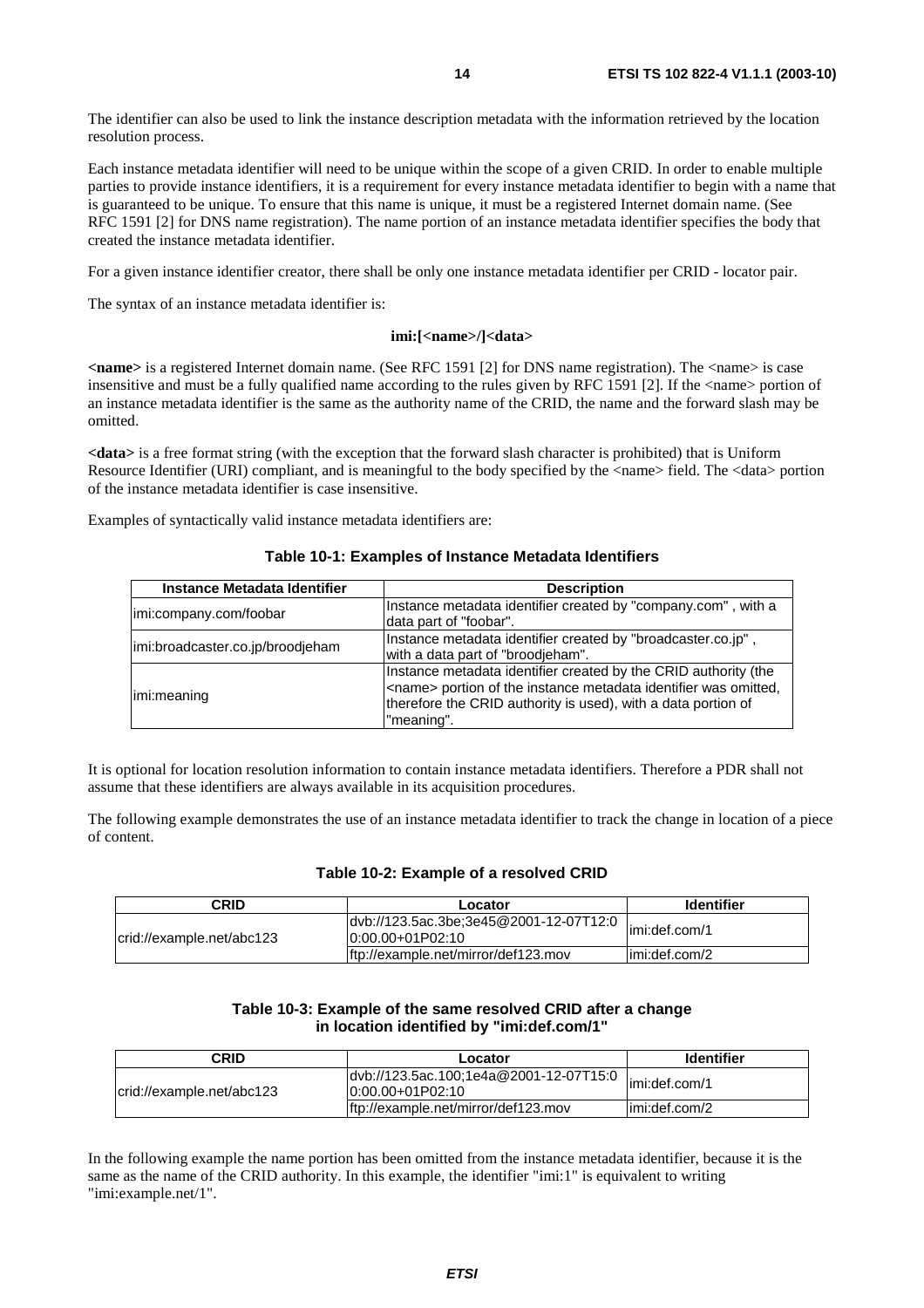| CRID                      | Locator                                                                           | <b>Identifier</b> |
|---------------------------|-----------------------------------------------------------------------------------|-------------------|
| crid://example.net/abc123 | dvb://123.5ac.100;1e4a@2001-12-07T15:0   <sub>imi:1</sub><br>$[0:00.00+01P02:10]$ |                   |
|                           | ftp://example.net/mirror/def123.mov                                               | limi:2            |

| Table 10-4: Example of an Instance Metadata Identifier with no name portion |
|-----------------------------------------------------------------------------|
|-----------------------------------------------------------------------------|

The following table shows a more complex set of permissible combinations of CRID and instance metadata identifier.

**Table 10-5: Example of a more complex resolution table** 

| <b>CRID</b>                    | Locator                                                      | <b>Identifier</b> | <b>Note</b> |
|--------------------------------|--------------------------------------------------------------|-------------------|-------------|
| crid://example.net/abc123      | dvb://123.5ac.100;1e4a@2001-12-07T1<br>5:00:00.00+01P02:10   | limi:1            |             |
|                                | ftp://example.net/mirror/def123.mov                          | imi:2             |             |
|                                | dvb://123.6ef.200;5e23@2002-01-31T14<br>$:20:00.00+01P00:30$ | imi:mdprov.com/01 |             |
| crid://example.net/je98        | dvb://123.6ef.200;1c24@2002-02-14T14<br>:20:00.00+01P00:30   | imi:mdprov.com/02 |             |
| crid://example.net/ja90        | dvb://2a3.faa.100;8ee9@2002-01-29T01<br>:20:00.00+01P01:30   | imi:mdprov.com/01 |             |
|                                | dvb://c01.ad3.400;003c@2002-02-14T1<br>8:00:00.00+01P01:00   | imi:mdprov.com/02 | 3           |
| lcrid://broadcaster.co.uk/0203 | dvb://c01.ad3.400;003c@2002-02-14T1                          | imi:1             |             |
|                                | 8:00:00.00+01P01:00                                          | imi:mdprov.com/01 |             |

- 1) Resolution for CRID "crid://example.net/abc123" with two instance metadata identifiers. No name is provided for the instance metadata identifier, therefore the CRID authority of "example.net" is used.
- 2) Resolution for CRID "crid://example.net/je98" with two instance metadata identifiers. In this example an instance metadata identifier provider of "mdprov.com" has been specified.
- 3) The same as the previous two examples, showing the resolution of a CRID to two locators with associated instance metadata identifiers. Note that this example uses the same instance identifiers as the previous example. The instance identifiers are disambiguated by the CRID.
- 4) This example shows two different instance metadata identifiers being assigned to the same CRID and locator. This is only allowed because the identifiers are from different identifier providers.

## 11 Resolving Authority Record (RAR)

The Resolving Authority Record (RAR) is an essential element in the location resolution process for both the unidirectional and bi-directional networks. It provides the information needed for retrieving the location resolution data for a given authority.

Each resolution authority will require one or more resolving authority records to exist in the PDR for location resolution to take place. Each resolving authority record will need to be placed inside some sort of transport specific container, which allows the PDR to know that this is a resolving authority record.

In the case of multiple records for the same authority, for each location resolution to be done, the PDR can choose to use any of them.

## 11.1 Contents of Resolving Authority Record

The present document does not define a transmission format for the RAR in uni-directional networks. The present documentdoes however define the information that must be carried by the encoded RAR. A transmission format is specified for the bi-directional content referencing process over TCP/IP, which is given in clause 12.3.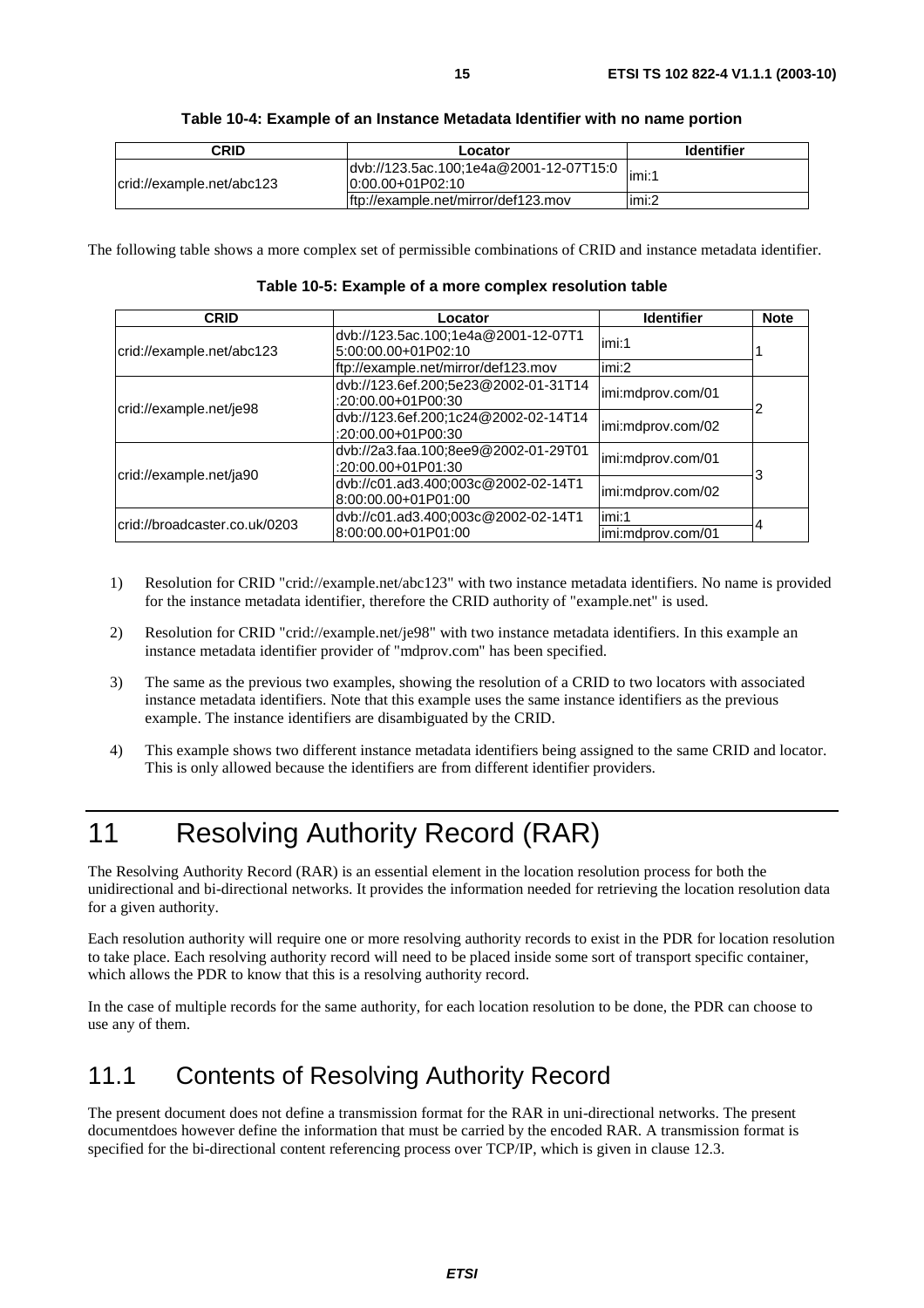A TV Anytime compliant RAR shall contain at least the following items of information:

**Resolution Provider** - The name of the body that is providing location resolution. It is possible that different bodies are providing location resolution for a single authority, for example a broadcaster might be providing a secondary resolution service for a content creator. These different location resolution providers need to be able to identify themselves for such purposes as updating their resolving authority records. The name of the resolution provider follows the naming rules given in clause 7.

**Authority name** - The name of the *TV-Anytime* CRID authority as described in clause 7.

**Class** - The class field defines whether this authority record defines a resolution authority that can resolve all CRIDs for this authority name (class = primary) or only resolves some CRIDs for this authority name (class = secondary). The reason for providing secondary resolving authority records is to allow one resolution provider to provide a partial resolving service for a content referencing authority. An example of this is a broadcaster providing partial resolution of another authority (such as the content creator) for the content they broadcast.

**Version number** - A number that is incremented each time the resolution provider wishes to update its resolving authority records for a given authority name. The set of authority records the PDR should update is based on the combination of the authority name and the resolution provider. When a new version number is received for an authority by a resolution provider, all old resolving authority records for this authority name and resolution provider combination will be discarded by the PDR. When the version number reaches  $2^{32}$ -1, the next version number shall be zero. Tables are considered equivalent if they have the same values of Resolution Provider, Authority name, version number and URL.

**URL** - The location where resolution information can be found. The URL could point to a broadcast stream, or to a server on the Internet or any other place where location resolution information can be found. The syntax of the URL is that of the locator as given in clause 9.

**First valid date -** The first date when this authority can be used, in a form that is unambiguous with respect to time zone.

**Last valid date** - The first date when this authority cannot be used, in a form that is unambiguous with respect to time zone.

The reason for providing start and end dates for resolution is so that resolution providers can move their resolution URLs and be sure all PDRs have switched to the new URL once the last valid date of the old resolution record has passed.

**Weighting** - The weighting field is used to give a hint to the PDR as to the order to try multiple records for an authority from the same resolution provider by providing the largest weighting number to the URL that should be tried first. The weighting field is only used to provide ordering between resolution provider records for the same combination of resolution provider and authority name and not for ordering one provider over another.

| <b>Field Name</b>          | <b>Contents</b>                  |
|----------------------------|----------------------------------|
| <b>Class</b>               | Secondary class                  |
| Weighting                  |                                  |
| First valid date           | 9:30am 26 September 2000         |
| Last valid date            | 6:00pm 28 November 2000          |
| <b>Resolution Provider</b> | tva.resprov.com                  |
| Authority name             | lautnam.com                      |
| <b>URL</b>                 | http://www.resprov.com/lr/autnam |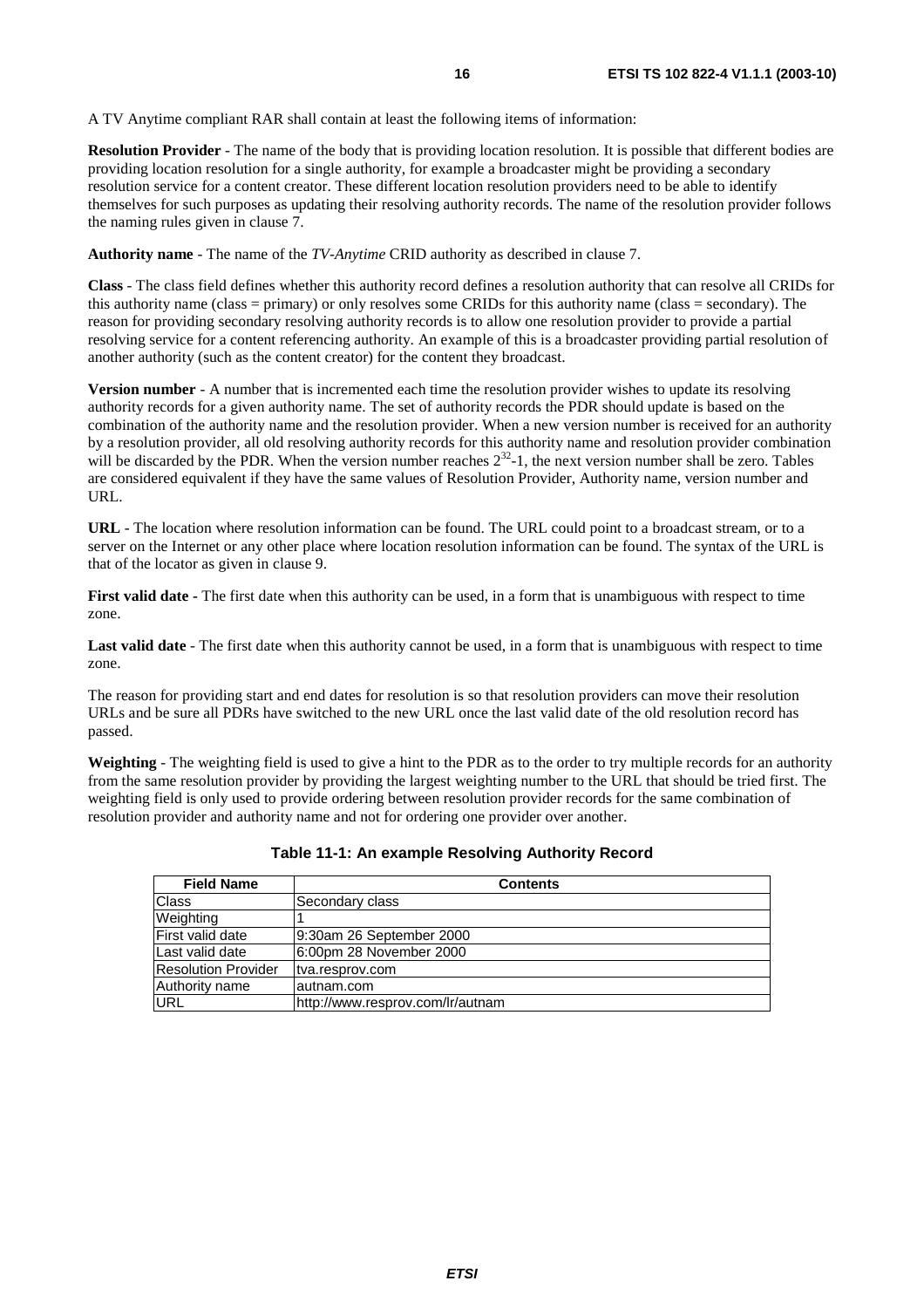## 12 Protocols for Location Resolution

### 12.1 Common Features and Interfaces

This clause defines the features common to location resolution using unidirectional or bi-directional networks. It is included here to provide a context for the details that follow in clauses 12.2 and 12.3, and provides the descriptions of the terms that will be used in these clauses.

### 12.1.1 Resolution Handler

In the *TV-Anytime* environment, content referencing services can be delivered through various delivery systems such as IP networks or broadcast TV. Figure 12-1 shows the concept of a modular resolution system, with multiple resolution handlers as required for specific location resolution transport mechanisms.



**Figure 12-1: CRID Resolution Architecture** 

Figure 12-1 provides a network-transparent method for resolution, with multiple resolution handlers providing the network and protocol-dependent CRID resolution. For example, one resolution method is resolving CRIDs locally, by co-operating with the local storage management system to resolve the location of the locally stored content. Another resolution system might resolve a CRID using external name handling systems via a back channel or an Internet connection. Another system may refer to System Information (SI) tables, which contain mapping tables between CRIDs and locators and are transported in a digital broadcast stream.

It is envisaged that the resolution handler is an extensible resolution mechanism so that in the future when a new location resolution transportation method is developed, it is possible to extend the resolution process by implementing and plugging in a new resolution handler.

Steps in the content referencing process are now summarized.

- 1) The CRID is used to decide which resolution handlers to invoke to resolve this CRID.
- 2) The resolution request is forwarded to the appropriate resolution handlers.
- 3) Each chosen resolution handler tries to resolve the CRID into locators or another set of CRIDs. The resolution process depends on the implementation of resolution handler. As part of this resolution process, the resolution handler may need to communicate with an external system. Some example processes between a resolution handler and an external system are:
	- Resolve the CRID using a mapping table located in the PDR. This method is appropriate for locally recorded contents or cached information from broadcast or IP networks.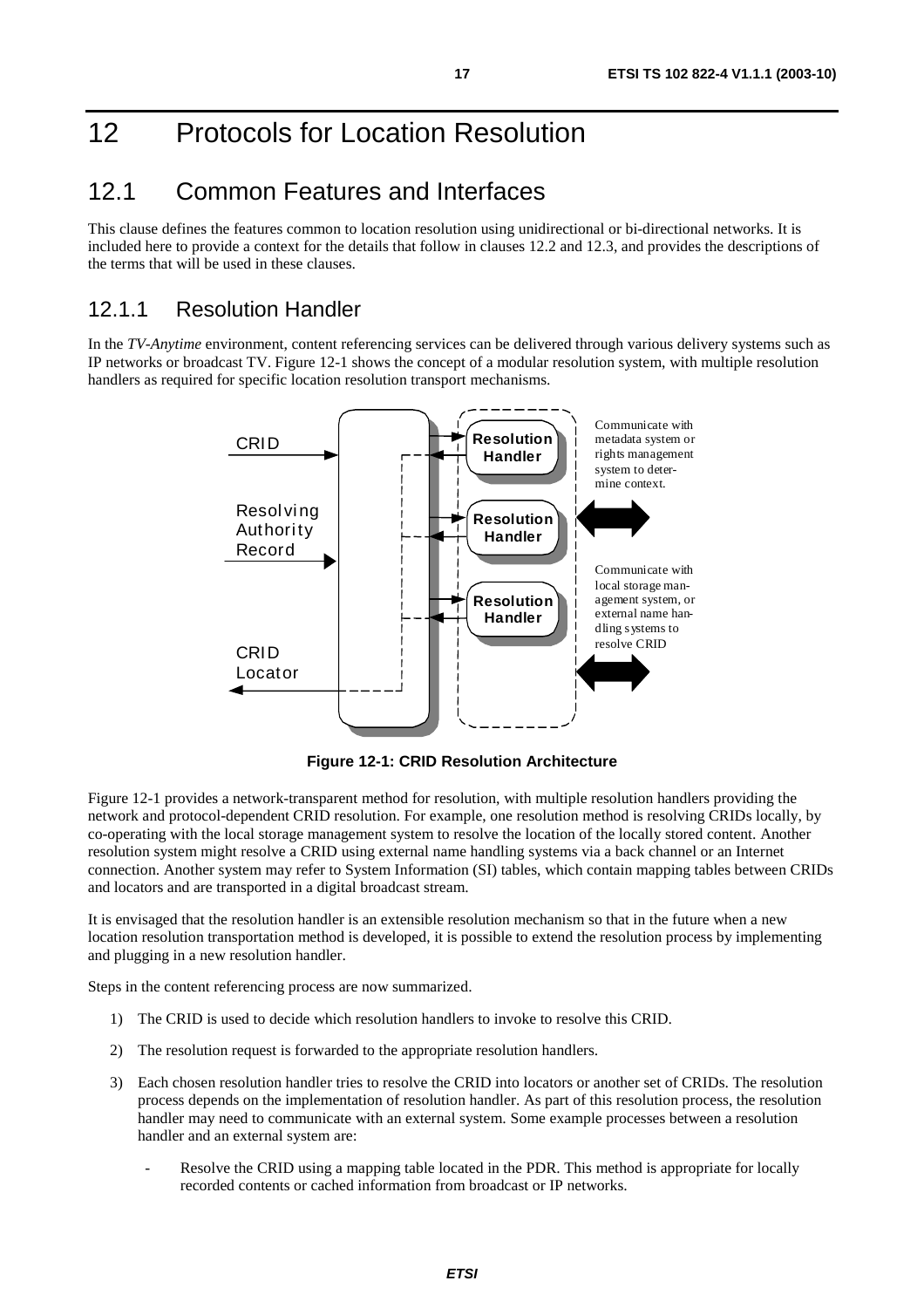- Resolve the CRID using the broadcast stream.
- Resolve the CRID via Internet or back channel.

### 12.2 Location Resolution Over Unidirectional Networks

This clause of the specification defines the common features of resolution handlers that work with unidirectional networks. Each resolution handler using a unidirectional network will have a dynamic behaviour similar to the one given in the flow chart figure 12-3.



#### **Figure 12-2: Dynamic Behaviour of Resolution Handler using Unidirectional Network**

The first step of location resolution in a unidirectional system is for the PDR to learn where it can receive location resolution information. This location is provided by the resolving authority record, which will need to be broadcast to the PDR at some known location. Failure to find any authority records for the given CRID's authority will result in a failure to resolve CRIDs created by that authority.

Once this resolving authority record has been located, the PDR will know where to listen for location information for the given CRIDs' authority (by using the URL field of the appropriate authority record).

The PDR will have to choose one or more resolution handlers to use for resolving the desired CRID, as it will need to pick the resolution handlers that can understand the protocols used to carry the location resolution information. An example of this choice is the PDR choosing the DVB resolution handler if the resolution record says that resolution information is being sent on a DVB transport stream.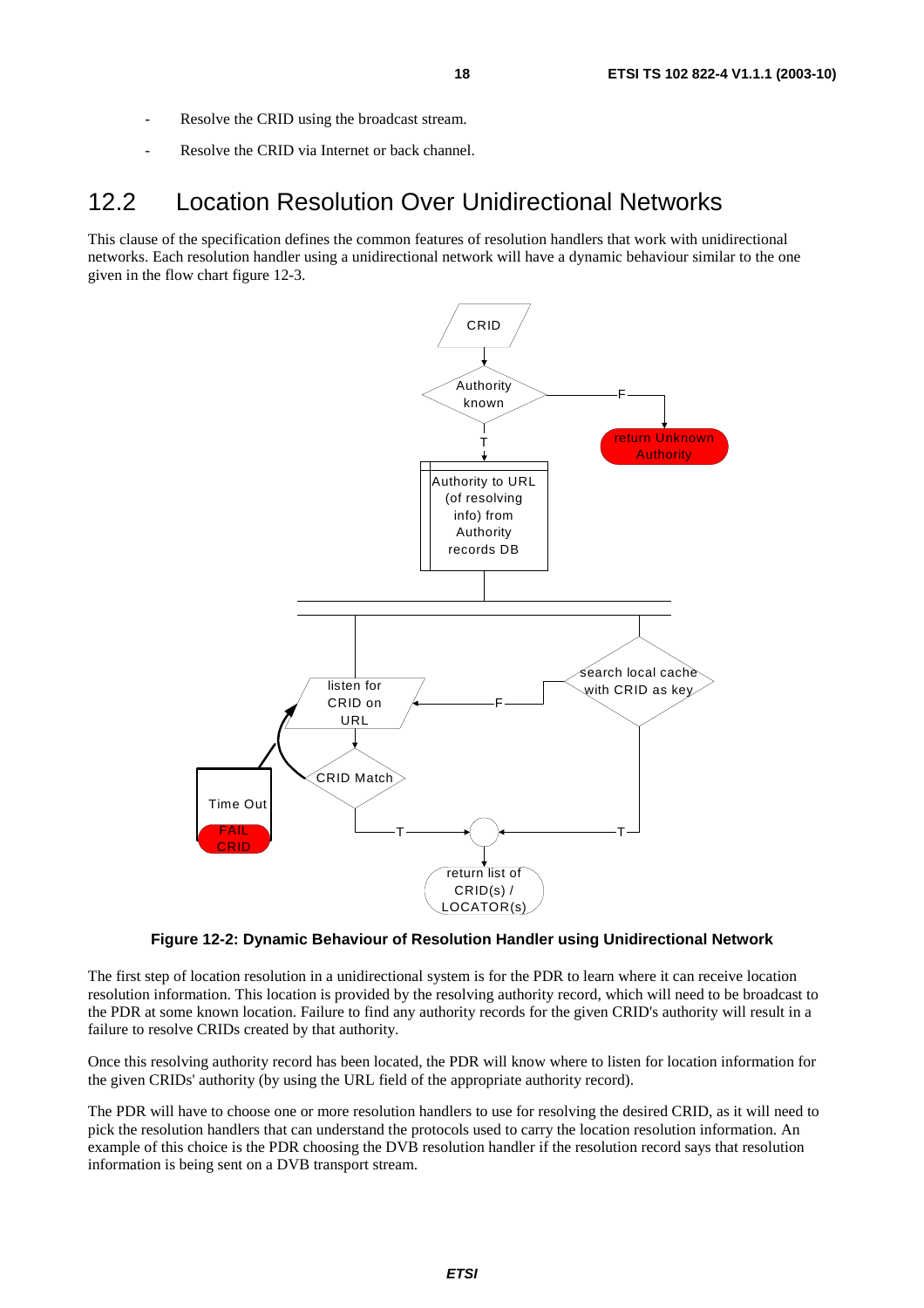It is likely that a PDR implementation will also use the local resolution handler in case the content the CRID refers to is already available locally.

The information that will be sent in the unidirectional location resolution stream shall be in the form of a table that consists of CRID to message mappings. Each input CRID will output to a message that shall contain a status field. When the status field contains a value to indicate that the input CRID is valid, the message shall contain one or more CRIDs, or one or more locators.

A *TV-Anytime* compliant unidirectional location resolution stream shall contain a stream of matched pairs of:

**CRID Message** 

Each message shall at least contain:

#### **Table 12-1: Location Resolution Message Format for Unidirectional System**

| Field         | <b>Description</b>                                                                                                                                           |
|---------------|--------------------------------------------------------------------------------------------------------------------------------------------------------------|
| <b>Status</b> | "CRID is resolved" (resolution list follows).<br>"discard CRID" (E.g. CRID is no longer valid).<br>l"resolve after date <xxx>" (keep CRID, try later).</xxx> |

If Status = CRID is resolved:

| <b>Field</b>                 | <b>Description</b>                                                         |
|------------------------------|----------------------------------------------------------------------------|
|                              | "all" (all items of the following list must be acquired)                   |
| <b>Acquisition directive</b> | "any" (any item from the following list may be acquired as they are        |
|                              | alternative locations for the same content).                               |
| A list of CRIDs or           | CRIDs will conform to the syntax given in clause 8.                        |
| a list of Locator(s)         | Locators will conform to the syntax given in clause 9.                     |
|                              | Optionally, each locator can have an associated instance metadata          |
|                              | identifier.                                                                |
|                              | Is the list complete?                                                      |
|                              | yes (CRID is completely resolved)                                          |
| <b>Resolution complete</b>   | (e.g. This is the last episode of the series)                              |
|                              | no (CRID might resolve into more items at a later date)                    |
| <b>Re-resolution date</b>    | Date after which the PDR should attempt to re-resolve the CRID. This field |
|                              | is only meaningful when the Resolution Complete flag is set to "no". This  |
|                              | date shall be unambiguous with respect to time zone                        |

| If Status = "Resolve after date" |                                                                                                                                              |
|----------------------------------|----------------------------------------------------------------------------------------------------------------------------------------------|
| <b>Field</b>                     | <b>Description</b>                                                                                                                           |
| Date                             | The date and time on or after which the PDR should try to re-resolve the<br>CRID. This field shall be unambiguous with respect to time zone. |

Table 12-2 describes the acquisition behaviour of a PDR in response to the status flags

#### **Table 12-2: Interpretation of Status Flags**

| <b>Acquisition Directive</b> | <b>Resolution Complete</b> | <b>Description</b>                                                                                       |
|------------------------------|----------------------------|----------------------------------------------------------------------------------------------------------|
| Αll                          | No                         | Acquire all items in list and await further items.                                                       |
| All                          | Yes                        | Acquire all content items, after which acquisition<br>of this CRID is complete.                          |
| Any                          | No                         | Select any of current item list (after which the<br>acquisition is complete) or await additions to list. |
| Any                          | Yes                        | Select any one of the list items after which the<br>acquisition is complete.                             |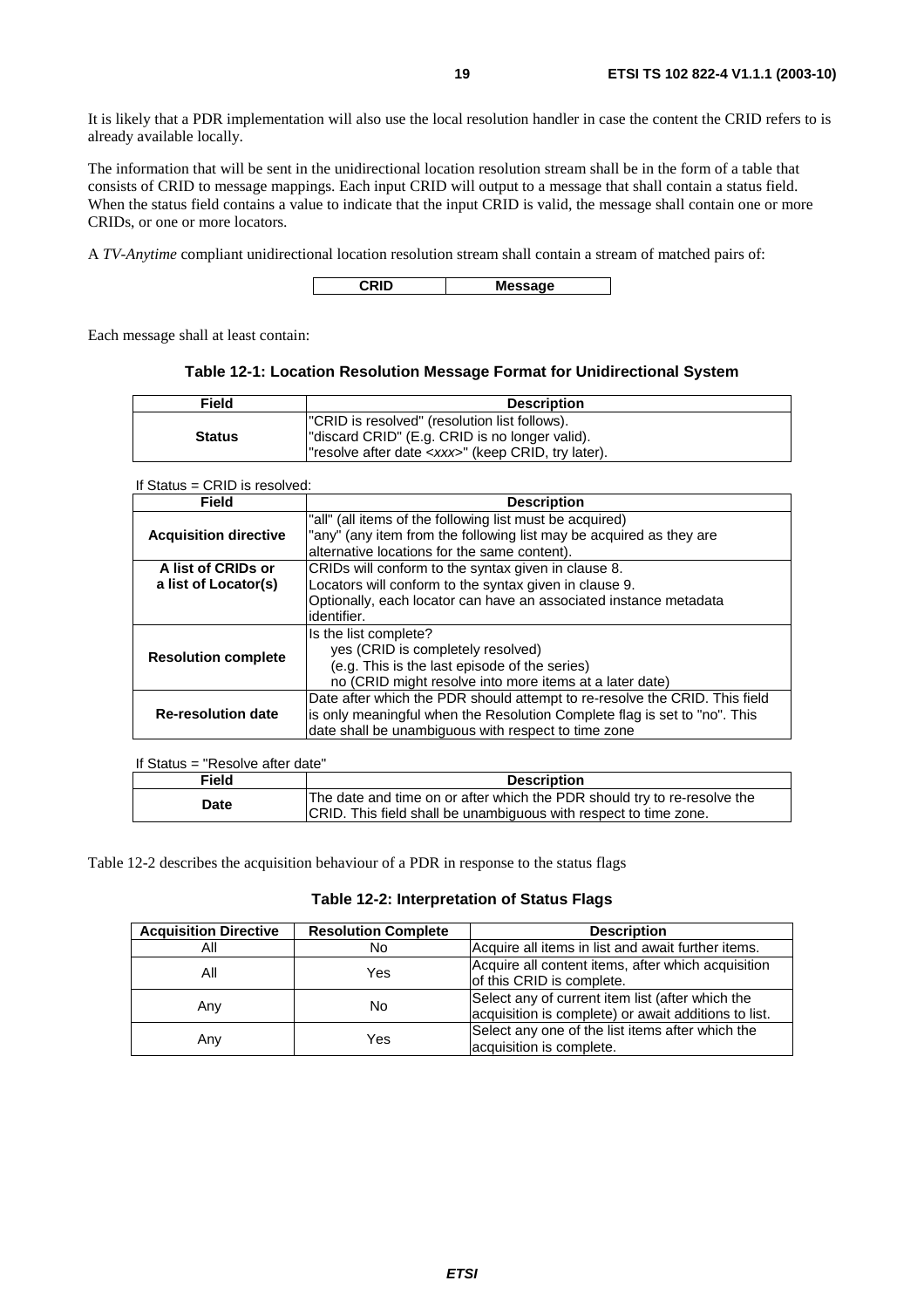### 12.2.1 Guidance on use of Resolution Status Flags

CRIDs that when resolved translate into one or more CRIDs, with the acquisition directive of "all" and have the resolution complete flag set to "no" can be used for grouping of content that changes over time, for example a TV series. Such a group CRID may continue with its resolution complete flag set to "no" for a long period of time if the series has no planned end. It is permissible for a PDR to allow the user to view the content the PDR has acquired for this incomplete group CRID.

A CRID that resolves into one or more locators should not be used for an ongoing group (such as a series) as the PDR will assume that when the acquisition directive is set to "all" it must acquire all the parts of the content specified by the list of locators before that content is fully acquired, and hence viewable by the user.

| <b>Resolution type</b> | <b>Acquisition directive</b> | <b>Description of PDR behaviour</b>                                                                                                                              |
|------------------------|------------------------------|------------------------------------------------------------------------------------------------------------------------------------------------------------------|
| CRID to CRID(s)        | All                          | All result CRIDs should be acquired. Each result<br>CRID can be considered either as its own content<br>litem or as part of the group.                           |
| CRID to CRID(s)        | Any                          | Any of the result CRIDs can be acquired as they are<br>considered equivalent by the authority that created<br>this CRID.                                         |
| CRID to Locators(s)    | All                          | All items must be acquired before the content is<br>complete. It is an implementation choice as to<br>whether a PDR will allow viewing of incomplete<br>content. |
| CRID to Locators(s)    | Any                          | Select any one of the locators as they are<br>considered equivalent by the authority that created<br>this CRID.                                                  |

**Table 12-3: PDR behaviour in response to acquisition directive** 

It is an implementer's option as to whether the PDR will always go to the unidirectional stream for location resolution, or provide some local caching mechanism. This caching mechanism might be to cache resolved CRIDs, or to cache the unidirectional stream in case it is needed later. This cached information might be used by the resolution handler that handles the unidirectional stream or by creating another resolution handler that uses locally cached data.

### 12.3 Location Resolution Over Bi-directional Networks

In order for a PDR to use the location resolution services over bi-directional networks it is necessary to define a protocol to allow the PDR to initiate a connection and then transfer requested data between itself and a resolution service located at a remote server.

This clause specifies how a PDR can discover the location of such a server on a bi-directional network and the TVA protocol to achieve the appropriate *TV-Anytime* data transfers over such a network.

This clause does not specify how content is retrieved over a bi-directional network.

### 12.3.1 Generic Bi-directional Resolution Server Discovery

This discovery stage may not be required by all network implementations.

Given a CRID to resolve, the first step is to find a server that might be able to resolve this CRID. The process of server discovery is based on using the authority name from the CRID.

The present documentmakes the assumption that the CRID the PDR has been asked to resolve is from an authority completely new to the PDR, so that it has no prior knowledge of where to get this CRID resolved. In an actual implementation there may be some sort of caching of previous server discoveries, but the exact nature of this caching is implementation specific.

In the following example, an intermediate server is contacted to discover the address of the location resolution server.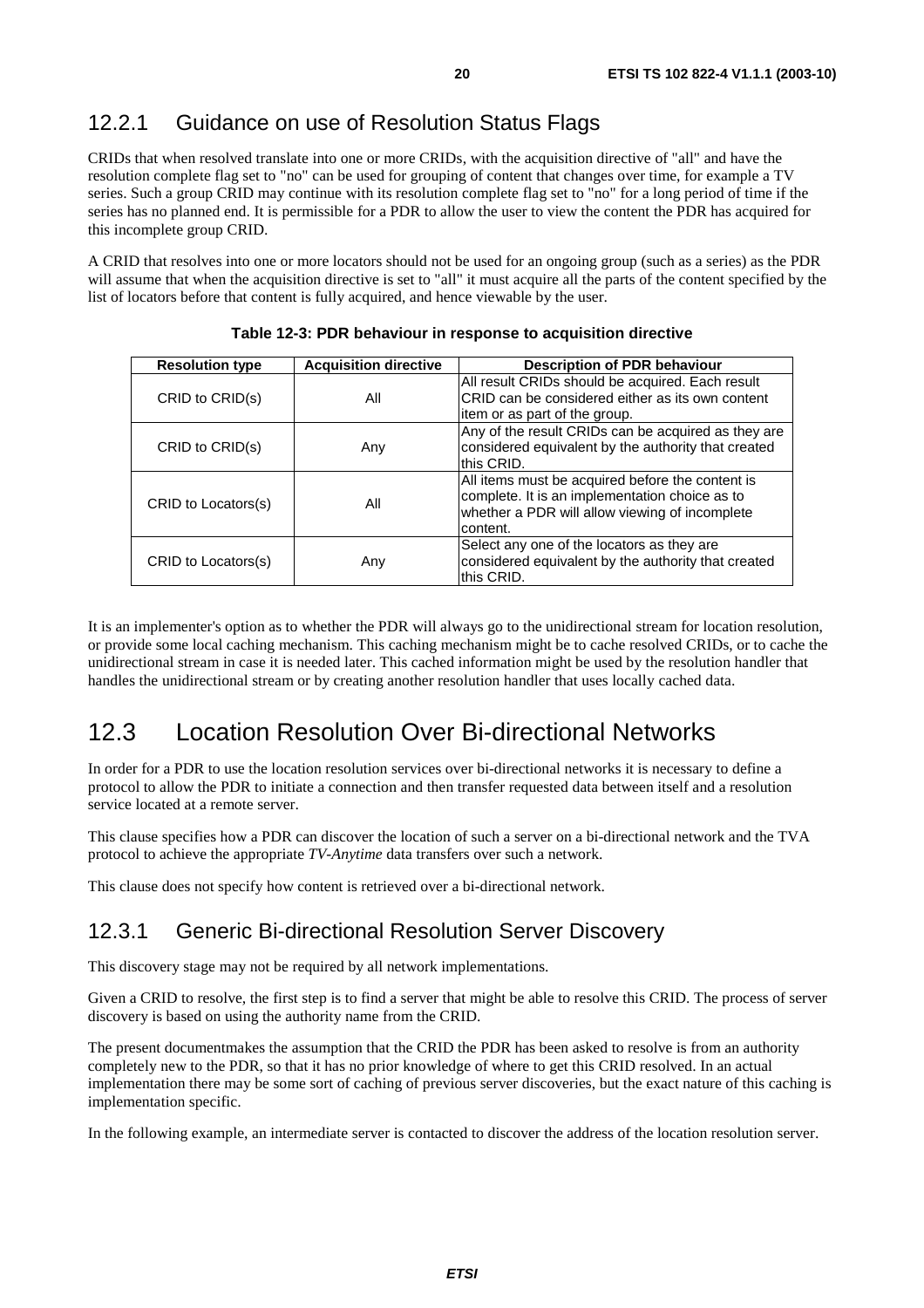



### 12.3.2 Generic Bi-directional Request to Resolution Server

Once the resolution server has been discovered, the next step is to communicate with this resolution server. The inputs to the server will be a list of one or more CRIDs to resolve, and optional flags to specify how the response should be created.

The TV Anytime defined optional flags are:

- 1) SubmittedCRID.
- 2) Result.

#### **Table 12-4: Submitted CRID Flag Description**

| Value of SubmittedCRID flag | <b>Description</b>                                                                                                                                                                               |
|-----------------------------|--------------------------------------------------------------------------------------------------------------------------------------------------------------------------------------------------|
|                             | No descriptive metadata about the CRIDs being submitted shall<br>be returned with the resolution information.                                                                                    |
|                             | Instances of the ProgramInformationTable or<br>GroupInformationTable schemas shall be returned which<br>describe the submitted CRIDs, if the location resolution server<br>has this information. |
| All other values            | lReserved.                                                                                                                                                                                       |

#### **Table 12-5: Result Flag Description**

| <b>Value of Result flag</b> | <b>Description</b>                                                |
|-----------------------------|-------------------------------------------------------------------|
| U                           | No descriptive metadata about the results from the location       |
|                             | resolution shall be returned with the resolution information.     |
|                             | If the submitted CRID resolves into further CRIDs, instances of   |
|                             | the ProgramInformationTable or GroupInformationTable              |
|                             | schemas shall be returned for each resolved CRID, if the location |
|                             | Iresolution server has this information.                          |
|                             | If the submitted CRID resolves into locators, instances of the    |
|                             | ProgramLocationTable schema shall be returned for each            |
|                             | locator, if the location resolution server has this information.  |
| All other values            | Reserved.                                                         |

If any of the optional flags are not present they are assumed to have a value of zero.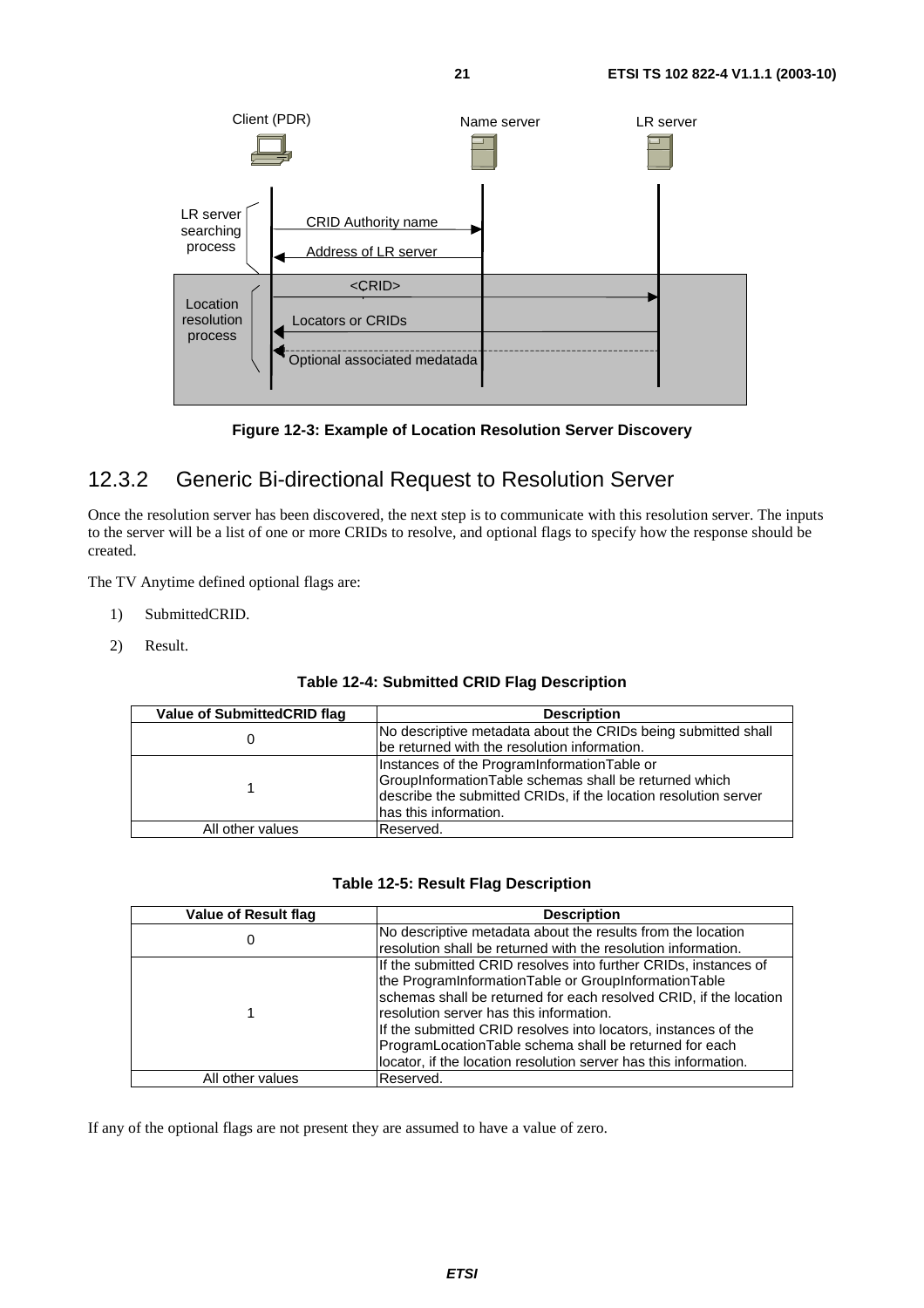### 12.3.3 Generic Bi-directional Response From Resolution Server

The resolution server will respond with one of three possible types of information:

- 1) The result from resolving the CRID. The response will contain instance(s) of XML schemas defined in TS 102 822-3-1 [10] and in annex A ofthe present document. The permitted response schemas are listed later in this clause.
- 2) A Resolving Authority Record (RAR). The PDR should store this RAR using the rules given in the unidirectional model, and then contact the server given by the URL field of the RAR
- 3) A re-direct. The resolution server will return a message that gives the address of another location resolution server to contact.

In case (1) and case (3) where a PDR does not receive a RAR, the PDR shall assume the location resolution server is a primary class server, and follow the appropriate rules given in the present documentfor primary class resolution servers.

The permitted instantiated elements of the XML schemas defined in TS 102 822-3-1 [10] and in annex A of the present document are:

- GroupInformationTable.
- ProgramInformationTable.
- ProgramLocationTable.
- ContentReferencingTable.

When an XML instance document is returned by the location resolution server, an instance of a ContentReferencingTable that contains CRIDResult or LocationsResult for each CRID submitted shall be returned. When indicated by the SubmittedCRID and Result flags, instances of GroupInformationTable, ProgramInformationTable and ProgramLocationTable may also be returned.

The results may be returned in any order the location resolution server desires and not necessarily the order in which the PDR specified in the request to the server.

#### 12.3.4 Dynamic Behaviour of PDR and Location Resolution Server

For the case where the PDR is connected to a bi-directional network there is a need to specify some aspects of the dynamic behaviour of location resolution requests in a TV Anytime compliant PDR. This is required in order to avoid large numbers of PDRs all trying to contact the same location resolution server at the same moment in time.

As well as a PDR having a prescribed manner to avoid excess loading of a location resolution server, it is advisable that a location resolution provider takes certain steps in their implementation to aid the reduction of large instantaneous loads on their servers. When a server returns a response that indicates a CRID should be resolved again at a future date, it is advisable for the server not to return the same time and date information to all clients requesting this CRID, as they will then all try to contact the server at the same moment in time.

It should be noted that a PDR, in addition to receiving location information from a bi-directional network, might also be receiving information from one or more broadcast networks. When receiving information from a broadcast chain, there is the potential for many PDRs to all receive the same time and date for re-resolution.

In order to reduce the effect of instantaneous server loading, the PDR will need to implement a dynamic behaviour that does not cause overloading of a location resolution server by frequent repeated access to the same server.

#### 12.3.4.1 Requirements for PDR dynamic behaviour

- 1) When the date and time for re-resolution arrives, the PDR shall wait a further random amount of time before contacting the location resolution server. This is required in order to reduce the chances of the location resolution server being swamped by many PDRs contacting it at the same moment in time.
- 2) If the location resolution server returns a re-resolution time and date that is in the past, the PDR shall wait a random amount of time before contacting the location resolution server again.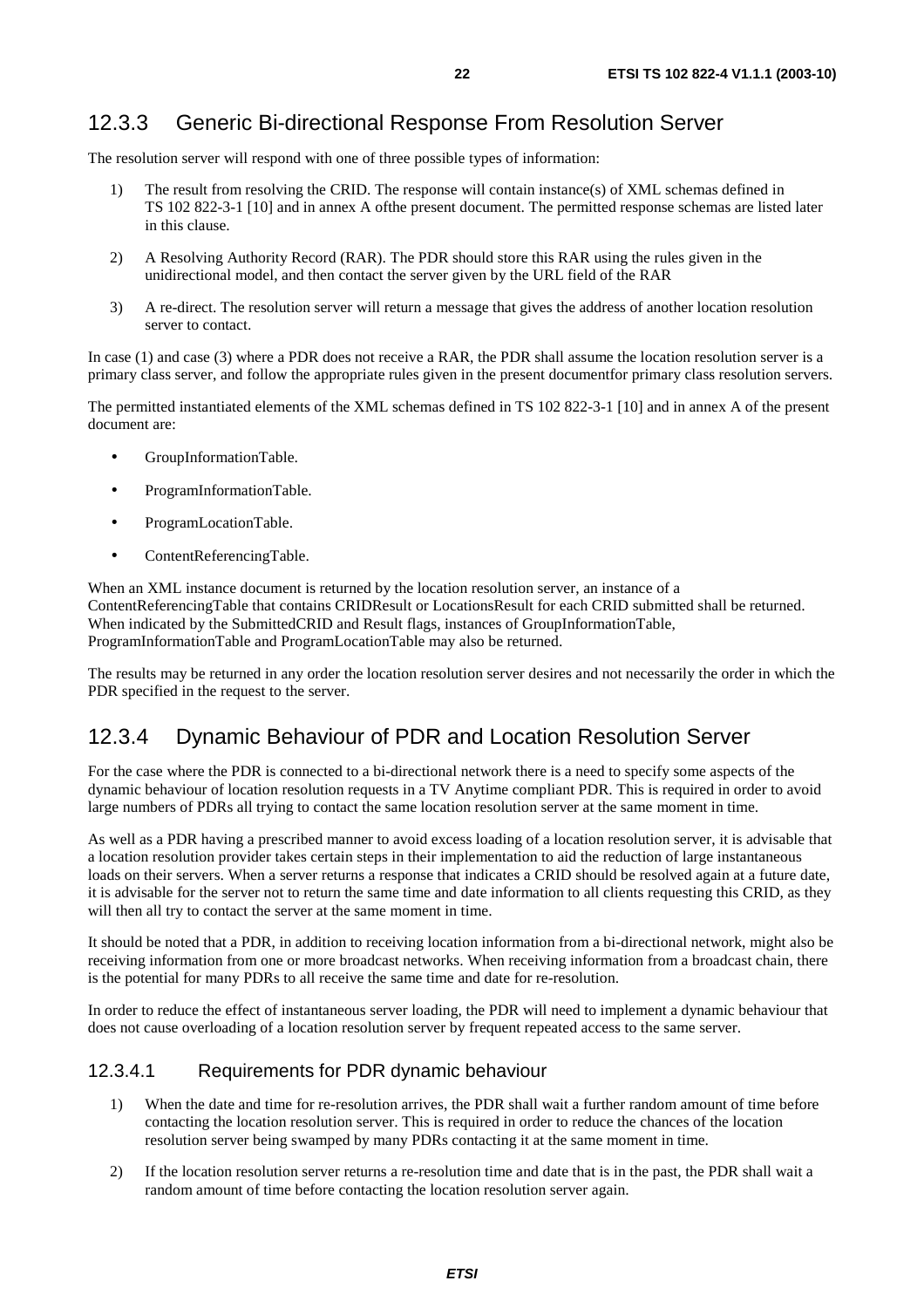- 3) If the location resolution server is unavailable, the PDR shall assume the response for the CRIDs being resolved is "resolve again at a later date". The date and time at which to re-resolve is based on the current date and time plus a random amount of time.
- 4) When a location resolution server returns information to specify that the CRID is unknown and this location resolution server is a secondary class server, and the PDR wishes to try this server again, the PDR shall wait a random amount of time before trying again.
- 5) When a location resolution server returns information to specify that the CRID is unknown and this location resolution server is a primary class server, the PDR should cease trying to resolve this CRID as it will never be resolvable.
- 6) The random time interval generator algorithm inside a given manufacturer's PDR should not be configured in such a manner that all their PDRs have identical random time interval sequences. Testing compliance to this requirement is not specified in the present document.
- 7) The standard deviation of the random time interval generator shall be at least 10 minutes. Testing compliance to this requirement is not specified in the present document.

Annex B describes a candidate for the dynamic behaviour of the PDR when communicating with a remote location resolution server.

### 12.3.5 TCP/IP Based Resolution Server Discovery

As the <DNS name> part of the authority name is a name that is a registered Internet domain name, the mechanisms defined for DNS name lookup can be used as part of the server discovery phase.



**Figure 12-4: Stages of TCP/IP Based Resolution Server Discovery** 

#### 12.3.5.1 Internet Service Discovery Query (RFC 2782)

RFC 2782 [6] provides an expansion of the DNS (see RDX 1591 [2]) system that is used to allow Internet connected machines to find mail servers. In addition to being able to search for Mail eXchange (MX) records, it is also possible to Search for seRVice (SRV) records.

An RFC 2782 [6] compliant query is made up of several parts, namely:

#### **\_Service.\_Protocol.Name**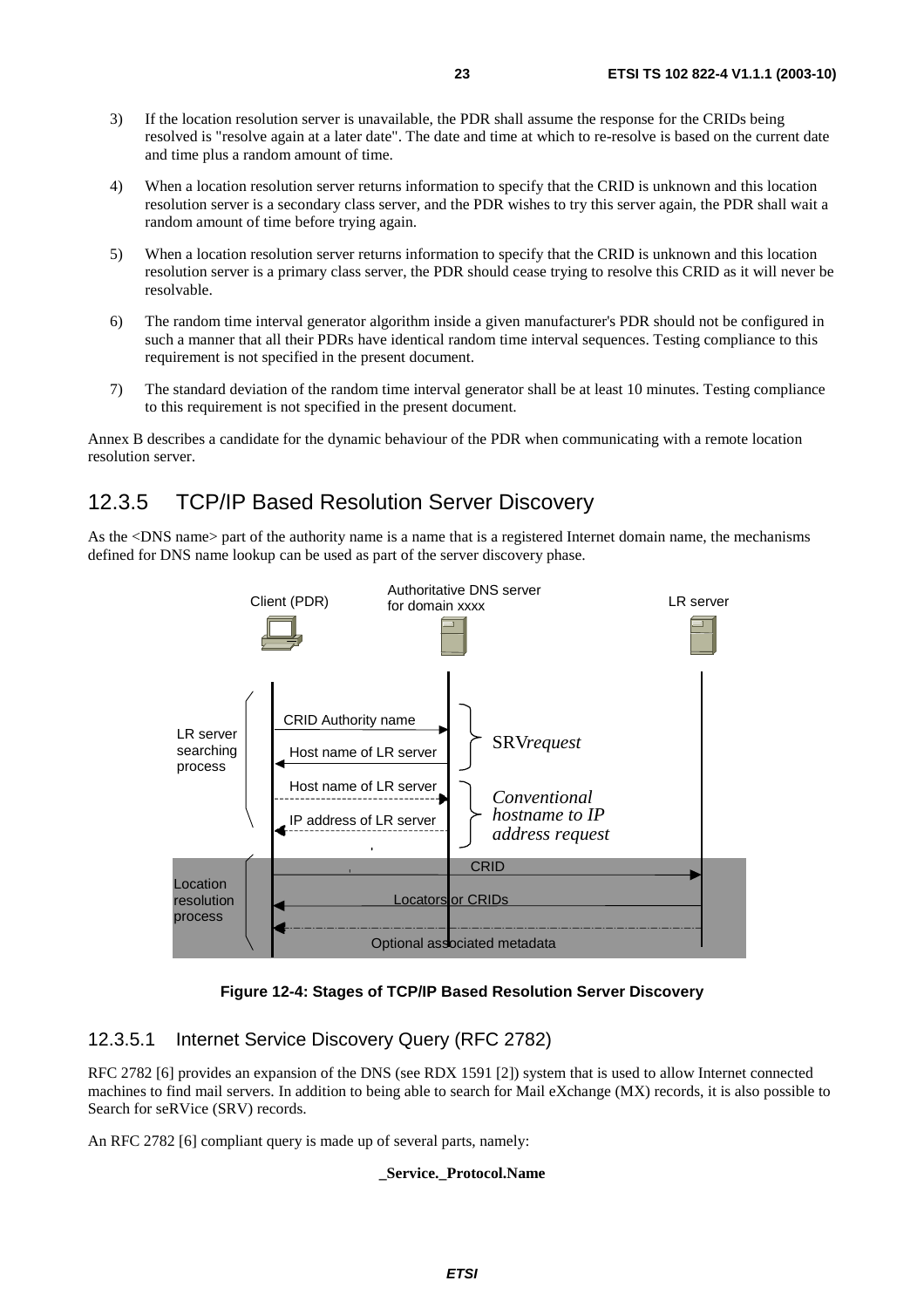For example a query for an HTTP server for example.com would be "\_http.\_tcp.example.com". The DNS server will respond with the host name and port number corresponding to the network location at which the requested service can be found. In the previous example, the return might be "webserver2.example.com on port 80".

#### 12.3.5.2 TV-Anytime Location Resolution Service Query

The name for the TV Anytime location resolution service is "lres" which is a shortened version of "location resolution". The use of a shortened name is adopted, as there is a limit of 512 characters for a DNS response in some DNS client implementations.

The complete query name will look like:

**\_lres.\_tcp.***<name\_extension segment from CRID authority>***.***<DNS segment from CRID authority>*

For example, given the CRID "crid://example.com;europe/9afc2", the query string would be "\_lres.\_tcp.europe.example.com" which would be sent to a DNS server that provides lookups for "example.com".

Another example, this time without a name\_extension segment in the authority name, would be: given the CRID "crid://example.co.uk/9afc2", the query string would be "\_lres.\_tcp.example.co.uk" which would be sent to a DNS server that provides lookups for "example.co.uk".

### 12.3.6 TCP/IP Based Request to Resolution Server

The protocol for sending a request to the location resolution server is based on the HTTP protocol (see RFC 2068 [3]. The format of the query string shall follow that generated by the submission of an HTML form using a GET request:

```
http://<Path_to_server_script>?[key=value]&[key=value]
```
where the key/value pair is repeated as required. The key is case sensitive and shall be represented using the exact case given for each key as specified in this clause.

The precise specification for encoding the key-value pairs into the HTTP URL is given in clause 17.13 of the HTML 4 specification [7]. It is the option of the location resolution service provider to implement this service using any server side technology they wish (CGI scripts, Java servlets etc).

Each key shall be one of:

| Key                  | <b>Description</b>                                                                                                                                        | Allowable value                                     |
|----------------------|-----------------------------------------------------------------------------------------------------------------------------------------------------------|-----------------------------------------------------|
| <b>CRID</b>          | The CRID to resolve                                                                                                                                       | A CRID inside quotes                                |
| <b>SubmittedCRID</b> | Used to specify whether<br>metadata on the CRID being<br>resolved is desired. See<br>clause 12.3.2 for semantics of<br>this flag.                         | A number. See clause 12.3.2 for<br>allowed values.  |
| <b>Result</b>        | Used to specify whether<br>metadata is required for each of<br>the results from resolving this<br>ICRID. See clause 12.3.2 for<br>semantics of this flag. | A number. See clause 12.3.2 for<br>lallowed values. |

#### **Table 12-6: Key definitions for HTTP URL encoding**

It is permissible to resolve multiple CRIDs in one HTTP request by using multiple "CRID" keys in the URL, but the "SubmittedCRID" and "Result" keys may only be specified once in a request as they affect all CRIDs being resolved.

For the first connection to a location resolution server after the DNS based server location phase, the  $\leq$ path to server> is the hostname, a colon character, the textual representation of the port number followed by a slash. If the port number is 80, the colon and port number may be omitted.

For example, if the DNS server returned host name "computer2.example.com" on port 1234, the <path to server> would be:

computer2.example.com:1234/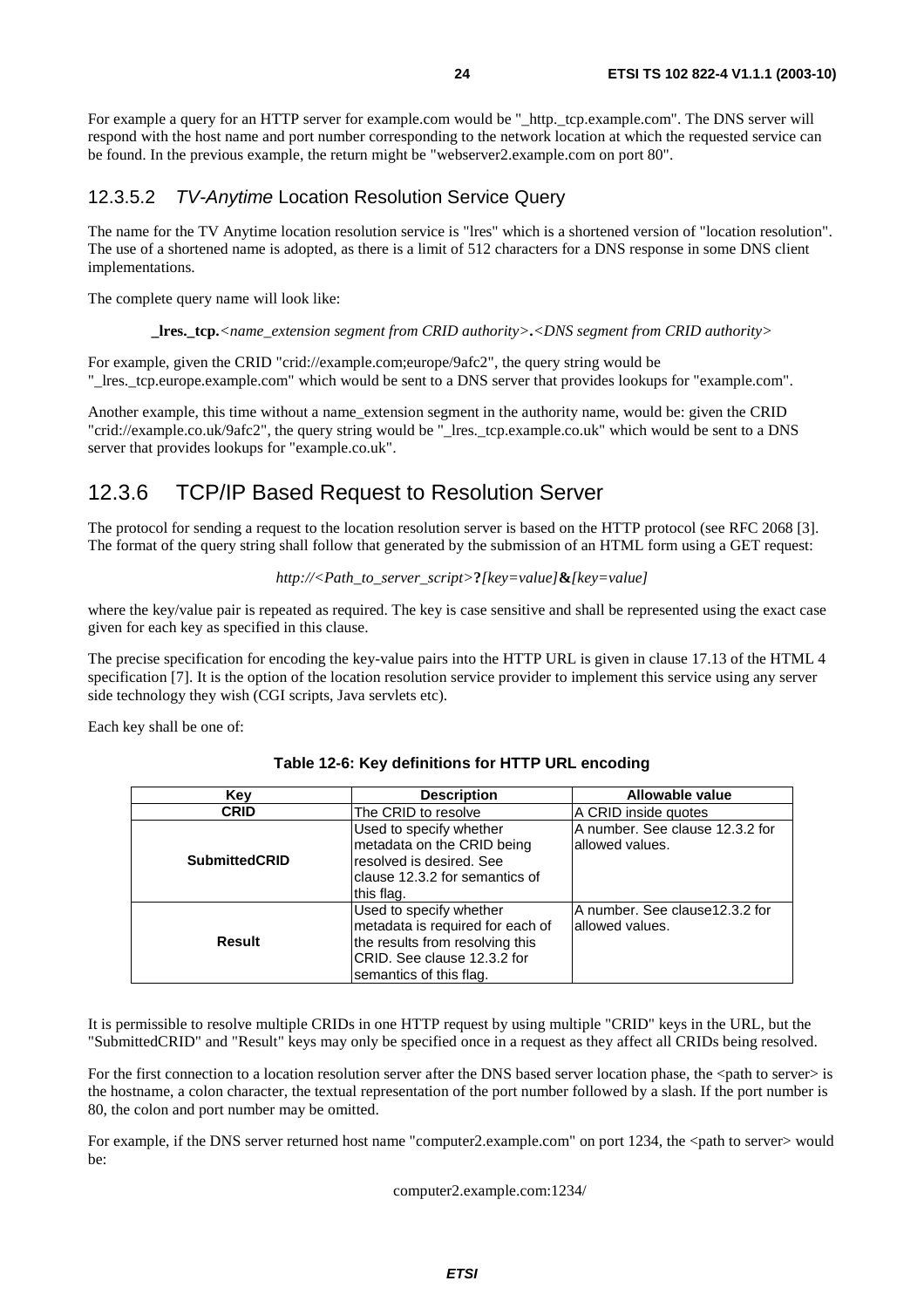When a location resolution server provides a re-direct using an HTTP redirect, the <path to server> is the URL returned by the "Location" header of the HTTP redirect response.

For example, if the HTTP response was:

Location http://redirect.example.com/tva/lr

The <path to server> would be:

redirect.example.com/tva/lr

When a location resolution server provides a re-direct using the RAR, the <path to server> is the URL field from the RAR.

For example, if the URL field of the RAR contained the value:

http://kaas.example.nl/scripts/resolution.cgi

the <path to server> would be:

kaas.example.com/scripts/resolution.cgi

Examples of valid complete URLs are:

http://computer2.example.com:1234/?CRID="crid://example.com/abc123"

http://broadcaster.com/?CRID="crid://broadcaster.com/abc123"&CRID="crid://broadcaster.com/def456"

http://kaas.example.com/scripts/resolution?CRID="crid://example.com/abc123"&Result=1

http://redirected.example.com/tva/lr?CRID="crid://example.com/abc123"&SubmittedCRID=1

#### 12.3.6.1 Further Requirements on a PDR HTTP Client

The PDR shall at least implement the HTTP v1.0 specification (see RFC 1945 [4]) for issuing a GET request to the server. In addition to the requirements of HTTP v1.0, the PDR shall also send the HTTP v1.1 header of "host" and the HTTP v1.0 header "user-agent".

The HTTP client in the PDR shall support at least the following MIME type:

• text/xml

```
EXAMPLE 1: The HTTP client will need to send an accept command with at least the following components:
```
Accept: text/xml

In order to permit the secure transfer of resolution requests from the PDR to the location resolution server and secure results from the location resolution server, the PDR and location resolution server may negotiate the secure HTTP protocol as given in RFC 2660 [5].

If the PDR supports decoding of an encoded response from the resolution server (e.g. decompressing a compressed response), the PDR shall indicate this by sending an HTTP "Accept-Encoding" header.

EXAMPLE 2: A HTTP client capable of decompression would send a header containing:

Accept-Encoding: x-compress; x-zip

#### 12.3.7 TCP/IP Protocol for Response from Resolution Server

The response from the location resolution server will be based on the HTTP v1.0 specification (see RFC 1945 [4]).

The response from the server can be one of three possible types:

- 1) The result of resolving the CRIDs sent to the server.
- 2) An HTTP re-direct to allow the distribution of services amongst a number of machines.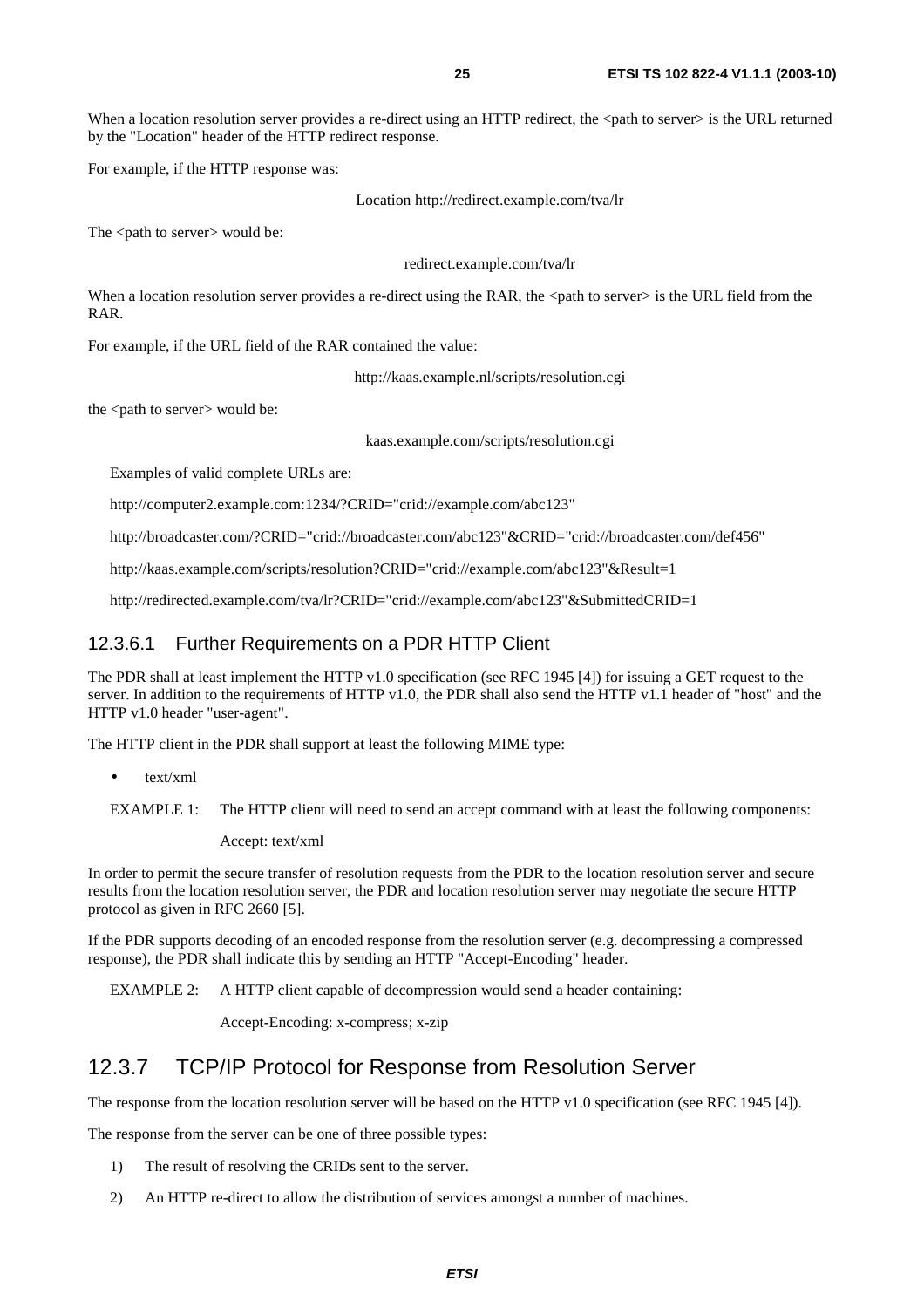3) A standard Resolving Authority Record (RAR) to facilitate PDR caching, server load balancing, dynamic server administration and cross platform capability.

The use of a MIME type given by the "Content-Type" HTTP header shall be used to indicate which of the two possible server responses (type 1 or type 3) is being returned.

#### 12.3.7.1 Case 1: Returning the Result of Resolving CRIDs

If the response from the location resolution server is the result of resolving the CRIDs requested by the PDR, one or more instances of the content referencing XML Schema as defined in the present document or in TS 102 822-3-1 [10] shall be returned.

The MIME type returned by the location resolution server shall be text/xml.

EXAMPLE: One of the response lines from the HTTP server will be:

Content-Type: text/xml

#### 12.3.7.2 Case 2: Returning an HTTP Re-direct

Use of the HTTP redirect commands (HTTP error codes 300 to 399) may be used by the location resolution server to indicate that the PDR should disconnect and connect to a different location resolution server. The reason for providing this functionality is so that a location resolution provider can redirect their resolution requests based on the CRID being resolved rather than just the authority name (which can be re-directed during the DNS lookup phase of CRID resolution).

The "location" response header shall be used to indicate where the PDR should contact.

EXAMPLE: Location: http://www.example.com/tvaresolve

When the PDR has been re-directed from its initial location resolution server, it should provide a HTTP v1.0 "Referer" header containing the location of the server it has been redirected from, to the new server.

#### 12.3.7.3 Case 3: Returning a Resolving Authority Record.

In the case returning a resolving authority record, the MIME type shall be text/xml and the response shall consist of an instance of a ResolvingAuthorityRecordTable conforming to the syntax specified in clause A.1.2.

#### 12.3.7.4 Encoding Server Response

It is permissible for the response from the server to be encoded, for example by compressing or encrypting the XML instance document. The "Content-Type" response header does not change, but rather the "Content-Encoding" gives the encoding that has been performed on the data. The exact form of encoding used is not specified in the present document and it is the responsibility of the HTTP client and server to negotiate commonly understood encoding systems.

EXAMPLE: Content-Type: text/xml

Content-Encoding: x-zip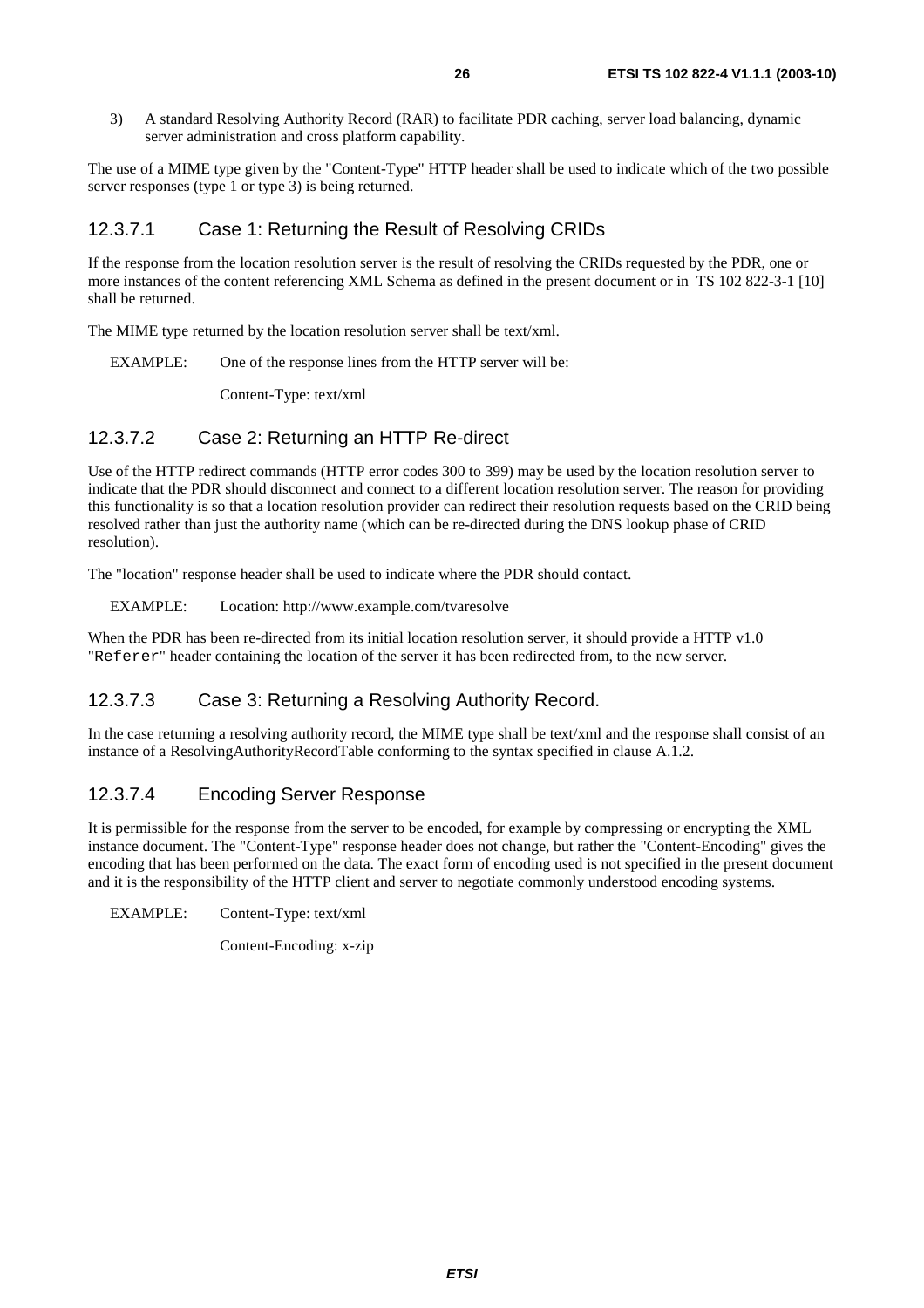## Annex A (normative): XML Schema for Content Referencing

## A.1 Schema Definition

In this clause, we define the normative content referencing schema. Instances of this schema are used during the location resolution process via bi-directional networks.

## A.1.1 Location Resolution Schema

```
<?xml version="1.0" encoding="UTF-8"?> 
<schema targetNamespace="urn:tva:ContentReferencing:2002" 
xmlns:metadata="urn:tva:metadata:2002" xmlns="http://www.w3.org/2001/XMLSchema" 
xmlns:CR="urn:tva:ContentReferencing:2002"> 
<element name="ContentReferencingTable" type="CR:ContentReferencingTableType"> 
     <annotation> 
       <documentation>A document conforming to the TV Anytime content referencing 
specification</documentation> 
     </annotation> 
   </element> 
   <complexType name="ContentReferencingTableType"> 
     <sequence> 
       <element name="Result" type="CR:ResultType" minOccurs="0" maxOccurs="unbounded"/> 
     </sequence> 
     <attribute name="version" type="float" use="required"/> 
   </complexType> 
   <simpleType name="AcquisitionDirectiveType"> 
     <restriction base="string"> 
       <enumeration value="all"/> 
       <enumeration value="any"/> 
     </restriction> 
   </simpleType> 
   <simpleType name="ResolutionStatusType"> 
     <restriction base="string"> 
       <enumeration value="resolved"/> 
       <enumeration value="discard CRID"/> 
       <enumeration value="cannot yet resolve"/> 
       <enumeration value="unable to resolve"/> 
     </restriction> 
   </simpleType> 
   <complexType name="ResultType"> 
     <choice> 
       <sequence> 
         <element name="CRIDResult" type="CR:CRIDResultType" minOccurs="0" 
maxOccurs="unbounded"/> 
       </sequence> 
       <sequence> 
         <element name="LocationsResult" type="CR:LocationsResultType" minOccurs="0" 
maxOccurs="unbounded"/> 
       </sequence> 
     </choice> 
     <attribute name="CRID" type="metadata:CRIDType" use="required"/> 
     <attribute name="complete" type="boolean" use="required"/> 
     <attribute name="acquire" type="CR:AcquisitionDirectiveType" use="required"/> 
     <attribute name="status" type="CR:ResolutionStatusType" use="required"/> 
     <attribute name="reresolveDate" type="dateTime" use="optional"/> 
   </complexType> 
   <complexType name="CRIDResultType"> 
     <sequence> 
       <element name="Crid" type="metadata:CRIDType" maxOccurs="unbounded"/> 
     </sequence> 
   </complexType>
```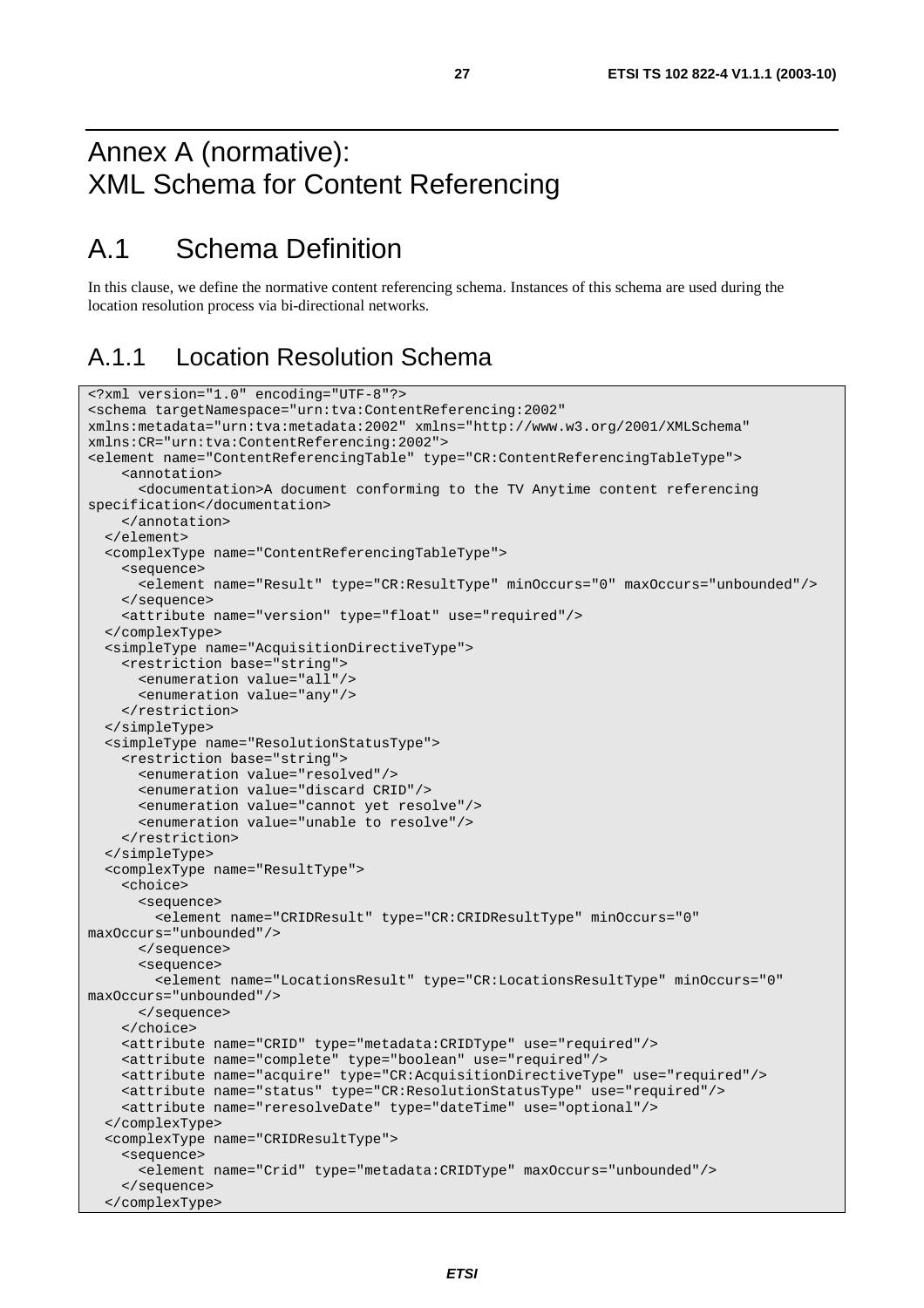```
 <complexType name="LocatorType"> 
     <simpleContent> 
       <extension base="anyURI"> 
         <attribute name="instanceMetadataId" type="metadata:InstanceMetadataIdType" 
use="optional"/> 
       </extension> 
     </simpleContent> 
   </complexType> 
   <complexType name="TimeAndURLType"> 
     <simpleContent> 
       <extension base="anyURI"> 
         <attribute name="start" type="dateTime" use="required"/> 
         <attribute name="duration" type="duration" use="optional"/> 
         <attribute name="end" type="dateTime" use="optional"/> 
         <attribute name="instanceMetadataId" type="metadata:InstanceMetadataIdType" 
use="optional"/> 
       </extension> 
     </simpleContent> 
   </complexType> 
   <complexType name="LocationsResultType"> 
     <sequence maxOccurs="unbounded"> 
       <choice> 
         <element name="Locator" type="CR:LocatorType"/> 
         <element name="DecomposedLocator" type="CR:TimeAndURLType"/> 
       </choice> 
     </sequence> 
   </complexType> 
</schema>
```

| <b>Name</b>                                                                                                                                                                                                    | <b>Definition</b>                                                                                                                            |
|----------------------------------------------------------------------------------------------------------------------------------------------------------------------------------------------------------------|----------------------------------------------------------------------------------------------------------------------------------------------|
|                                                                                                                                                                                                                | The top level element within which all content referencing                                                                                   |
|                                                                                                                                                                                                                | results are instantiated.                                                                                                                    |
| ContentReferencingTable<br>ContentReferencingTableType<br>Result<br>Version<br>ResultType<br>CRID<br>Complete<br>Acquire<br>status<br>reresolveDate<br>CRIDResult<br>LocationsResult<br>CRIDResultType<br>Crid | The syntax definition for the ContentReferencingTable                                                                                        |
|                                                                                                                                                                                                                | element.                                                                                                                                     |
|                                                                                                                                                                                                                | The content referencing information for each CRID being                                                                                      |
|                                                                                                                                                                                                                | resolved are contained within this element.                                                                                                  |
|                                                                                                                                                                                                                | The syntax version for this XML Schema. For instances                                                                                        |
|                                                                                                                                                                                                                | conforming to the Schema defined in the present document,                                                                                    |
|                                                                                                                                                                                                                | this field shall contain the value 1.0.                                                                                                      |
|                                                                                                                                                                                                                | This type provides the container for all possible resolutions                                                                                |
|                                                                                                                                                                                                                | of a CRID.                                                                                                                                   |
|                                                                                                                                                                                                                | The CRID that is being resolved.                                                                                                             |
|                                                                                                                                                                                                                | True if the resolution of this CRID is complete. If false, the                                                                               |
|                                                                                                                                                                                                                | CRID may resolve into further CRIDs or locators in the                                                                                       |
|                                                                                                                                                                                                                | future.                                                                                                                                      |
|                                                                                                                                                                                                                | The grouping type for the list or CRIDs or Locators. This                                                                                    |
|                                                                                                                                                                                                                |                                                                                                                                              |
|                                                                                                                                                                                                                |                                                                                                                                              |
|                                                                                                                                                                                                                |                                                                                                                                              |
|                                                                                                                                                                                                                | field is only meaningful when status equals resolved.<br>The status of resolving this CRID.<br>If status equals "cannot yet resolve",<br>Or. |
|                                                                                                                                                                                                                | Complete equals false,                                                                                                                       |
|                                                                                                                                                                                                                | this field contains the date and time when re-resolution                                                                                     |
|                                                                                                                                                                                                                | should next be attempted. This date and time shall be                                                                                        |
|                                                                                                                                                                                                                | unambiguous with respect to time zone.                                                                                                       |
|                                                                                                                                                                                                                | An element for instantiating a result that represents a CRID                                                                                 |
|                                                                                                                                                                                                                | resolving into one or more CRIDs.                                                                                                            |
|                                                                                                                                                                                                                | An element for instantiating a result that represents a CRID                                                                                 |
|                                                                                                                                                                                                                | resolving into one or more locations.                                                                                                        |
|                                                                                                                                                                                                                | When a CRID resolves into one or more CRIDs, an instance                                                                                     |
|                                                                                                                                                                                                                | of CRIDResultType shall be used.                                                                                                             |
|                                                                                                                                                                                                                | One of the "output" CRIDs.                                                                                                                   |
|                                                                                                                                                                                                                | This extension to the uriReference type holds the URL                                                                                        |
| LocatorType                                                                                                                                                                                                    | pointing to the content and has an optional attribute that                                                                                   |
|                                                                                                                                                                                                                | contains the instance metadata identifier.                                                                                                   |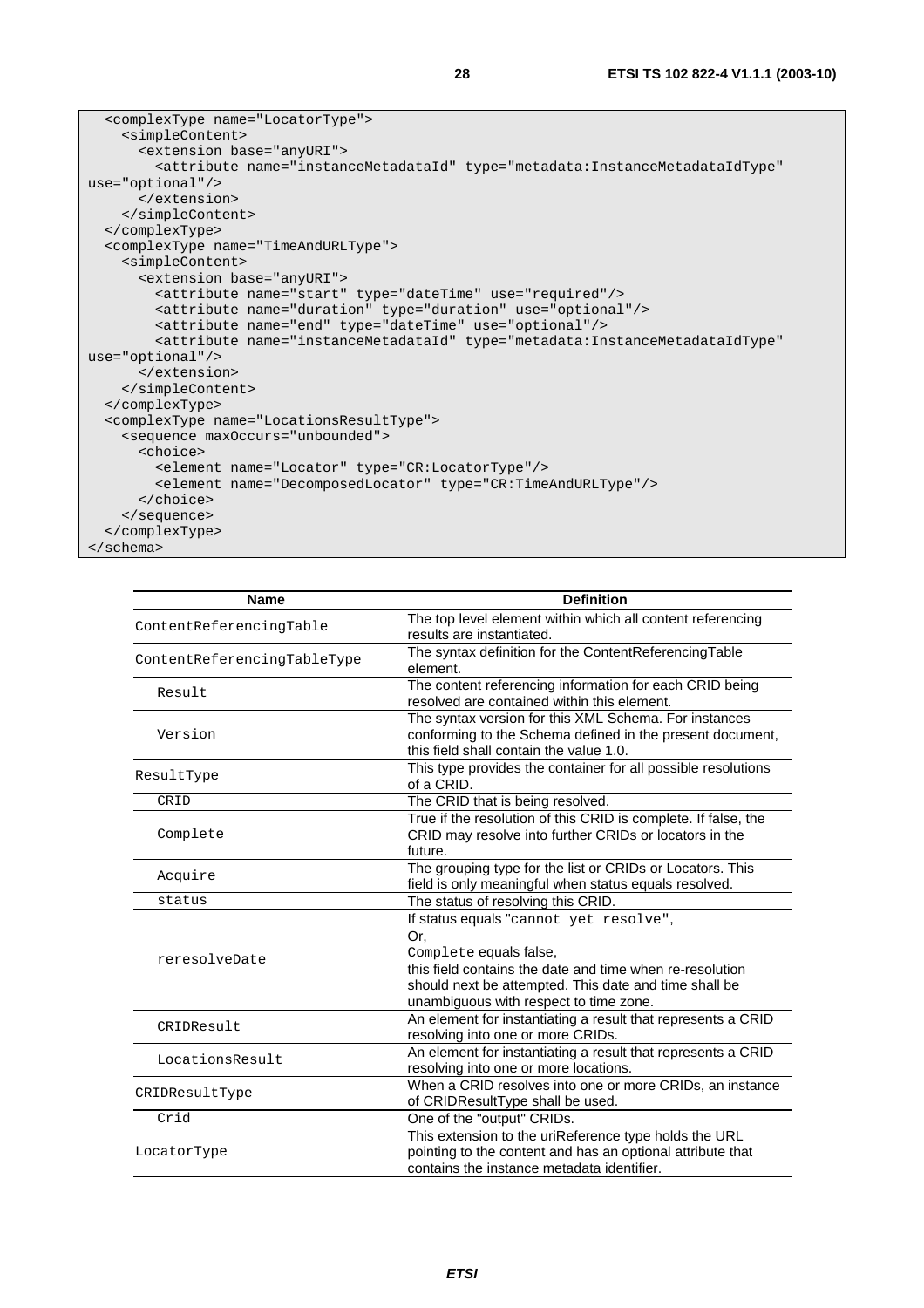| Name                     | <b>Definition</b>                                                                                                                                                                 |
|--------------------------|-----------------------------------------------------------------------------------------------------------------------------------------------------------------------------------|
| instanceMetadataID       | An attribute of Locator to provide a binding reference to the<br>Instance Description Metadata, clause 10 Instance<br>Metadata Identifiers".                                      |
| TimeAndURLType           | This extension to the uriReference type holds the URL<br>pointing to the content and has attributes that contain the<br>timing information required for acquisition.              |
| start                    | If this is scheduled content, the date and time when the<br>content will start. For on demand content, this is the time<br>and date at which the content is first available.      |
| duration                 | For scheduled content, this is the duration of the content.<br>This element shall not be used for on demand content.                                                              |
| End                      | For scheduled content, this attribute shall not be used. For<br>on demand content, this attribute contains the first time and<br>date when the content is no longer available.    |
| LocationsResultType      | When a CRID resolves into one or more locators, an<br>instance of LocationsResultType shall be used.                                                                              |
| Locator                  | One of the "output" locators. This element is used when the<br>locator contains the necessary timing information (such as<br>start time, duration) as part of its syntax.         |
| InstanceMetadataID       | An attribute of Locator to provide a binding reference to the<br>Instance Description Metadata (see Instance Metadata<br>Identifiers).                                            |
| DecomposedLocator        | One of the "output" locators. This element is used when the<br>locator does not contain the necessary timing information<br>(such as start time, duration) as part of its syntax. |
| AcquisitionDirectiveType | When a CRID resolves into a list of CRIDs or locators, the<br>AcquisitionDirectiveType type describes what sort of group<br>this list represents.                                 |
| All                      | All items in the list must be acquired. All items in the list<br>combine to create the entire content assigned to the CRID<br>being resolved.                                     |
| Any                      | One of the items from the list should be acquired. All items<br>in the list are equivalent.                                                                                       |
| ResolutionStatusType     | Type indicating the result of a resolution request.                                                                                                                               |
| resolved                 | The CRID has been successfully resolved.                                                                                                                                          |
| discard CRID             | The CRID should be discarded.                                                                                                                                                     |
| cannot yet resolve       | The CRID cannot be resolved yet, and should be resolved<br>again at a later date.                                                                                                 |
| unable to resolve        | The CRID cannot be resolved.                                                                                                                                                      |

## A.1.2 Resolving Authority Record Schema

```
<?xml version="1.0" encoding="UTF-8"?> 
<schema targetNamespace="urn:tva:ResolvingAuthority:2002" 
xmlns="http://www.w3.org/2001/XMLSchema" xmlns:RAR="urn:tva:ResolvingAuthority:2002" 
elementFormDefault="qualified"> 
   <element name="ResolvingAuthorityRecordTable" 
type="RAR:ResolvingAuthorityRecordTableType"> 
     <annotation> 
       <documentation>A document conforming to the TV Anytime content referencing 
specification</documentation> 
     </annotation> 
   </element> 
   <complexType name="ResolvingAuthorityRecordTableType"> 
     <sequence> 
       <element name="ResolvingAuthorityRecord" type="RAR:ResolvingAuthorityRecordType" 
minOccurs="1" maxOccurs="unbounded"/> 
     </sequence> 
   </complexType> 
   <simpleType name="ProviderClassType"> 
     <restriction base="string"> 
       <enumeration value="primary"/> 
       <enumeration value="secondary"/> 
     </restriction>
```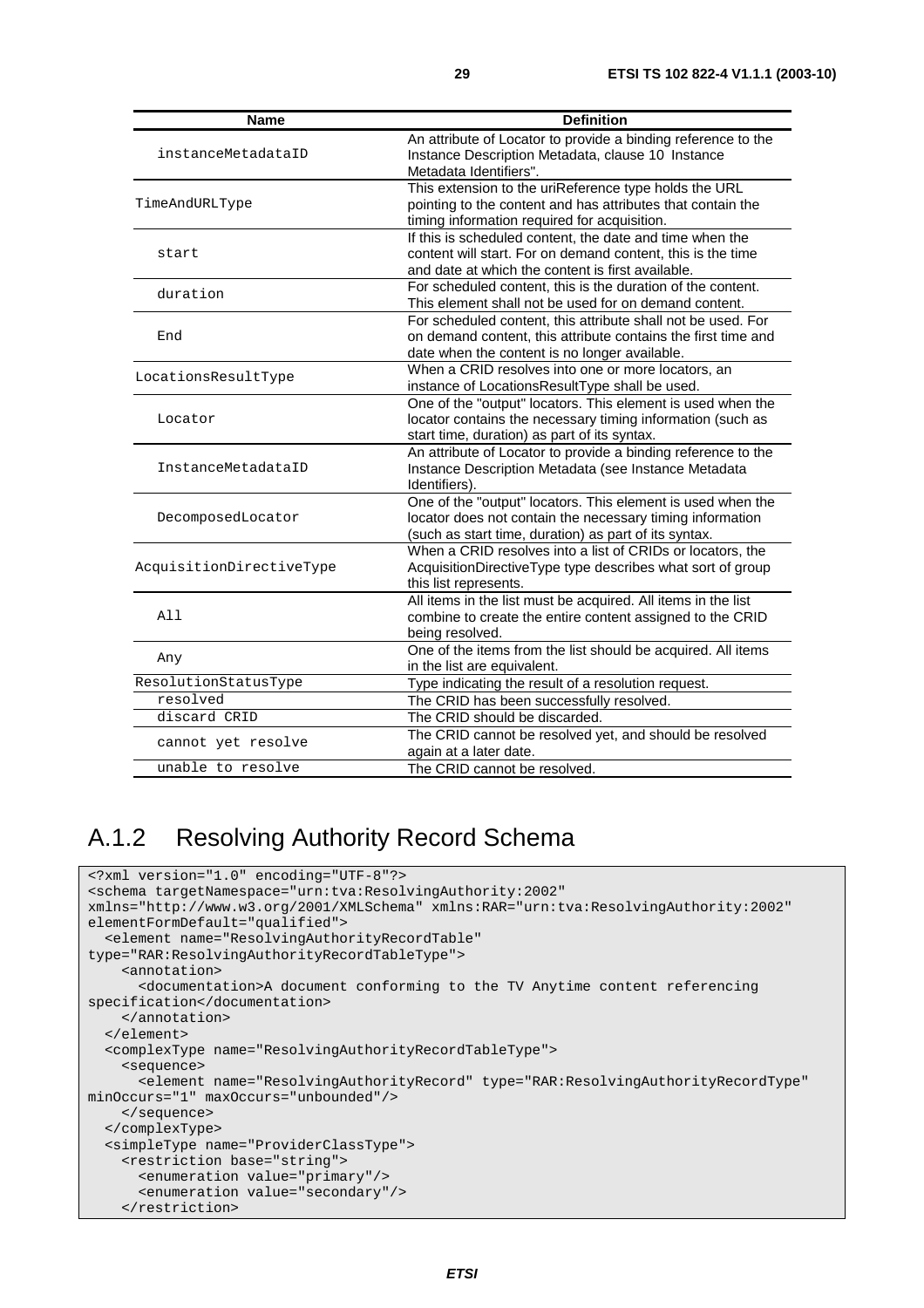```
 </simpleType> 
  <complexType name="ResolvingAuthorityRecordType"> 
     <sequence> 
       <element name="ResolutionProvider" type="string"/> 
       <element name="AuthorityName" type="string"/> 
       <element name="Class" type="RAR:ProviderClassType"/> 
       <element name="VersionNumber" type="unsignedLong"/> 
       <element name="URL" type="anyURI"/> 
       <element name="FirstValidDate" type="dateTime"/> 
       <element name="LastValidDate" type="dateTime"/> 
       <element name="Weighting" type="integer"/> 
     </sequence> 
  </complexType> 
</schema>
```

| <b>Name</b>                   | <b>Definition</b>                                                                                                                     |
|-------------------------------|---------------------------------------------------------------------------------------------------------------------------------------|
| ResolvingAuthorityRecordTable | The top level element within which the RARs are<br>instantiated.                                                                      |
| ResolvingAuthorityRecord      | The element within which the RAR information is<br>instantiated.                                                                      |
| ResolutionProvider            | The string containing the name of the provider of this<br>resolution service.                                                         |
| AuthorityName                 | The string containing the name of the CRID authority that<br>is being resolved by this resolution service.                            |
| Class                         | The class of this resolution service (primary or<br>secondary).                                                                       |
| <b>URL</b>                    | The location from which resolution information is<br>available.                                                                       |
| FirstValidDate                | The first time and date at which this RAR becomes valid.                                                                              |
| LastValidDate                 | The first time and date at which this RAR becomes<br>invalid.                                                                         |
| Weighting                     | The weighting of this RAR record with respect to the other<br>RAR records provided by this authority for the given CRID<br>authority. |

## A.2 Example Instance Documents

The following is an example instance document conforming to the location resolution XML Schema specified in the present document.

```
<?xml version="1.0" encoding="UTF-8"?> 
<ContentReferencingTable version="1.0" xmlns="urn:tva:ContentReferencing:2002"> 
   <!-- Example of a CRID resolving to other CRIDs --> 
   <Result CRID="crid://broadcaster.co.uk/akdsjdlkjdf" status="resolved" complete="true" 
acquire="all"> 
     <CRIDResult> 
       <Crid>CRID://example.com/greatstuff</Crid> 
       <Crid>CRID://nextcrid.com/lkjkj</Crid> 
     </CRIDResult> 
   </Result> 
   <!-- Example of a CRID that is no longer valid --> 
   <Result CRID="crid://isp.net/868457549845f" status="discard CRID" complete="true" 
acquire="all"/> 
   <!-- Example of a CRID resolving to other CRIDs and is incomplete --> 
   <Result CRID="crid://example.co.uk/wibble" status="resolved" complete="false" 
acquire="all"> 
     <CRIDResult> 
       <Crid>CRID://example.com/stuff</Crid> 
       <Crid>CRID://nextcrid.com/broodje</Crid> 
     </CRIDResult> 
   </Result> 
   <!-- Example of a CRID resolving to locators -->
```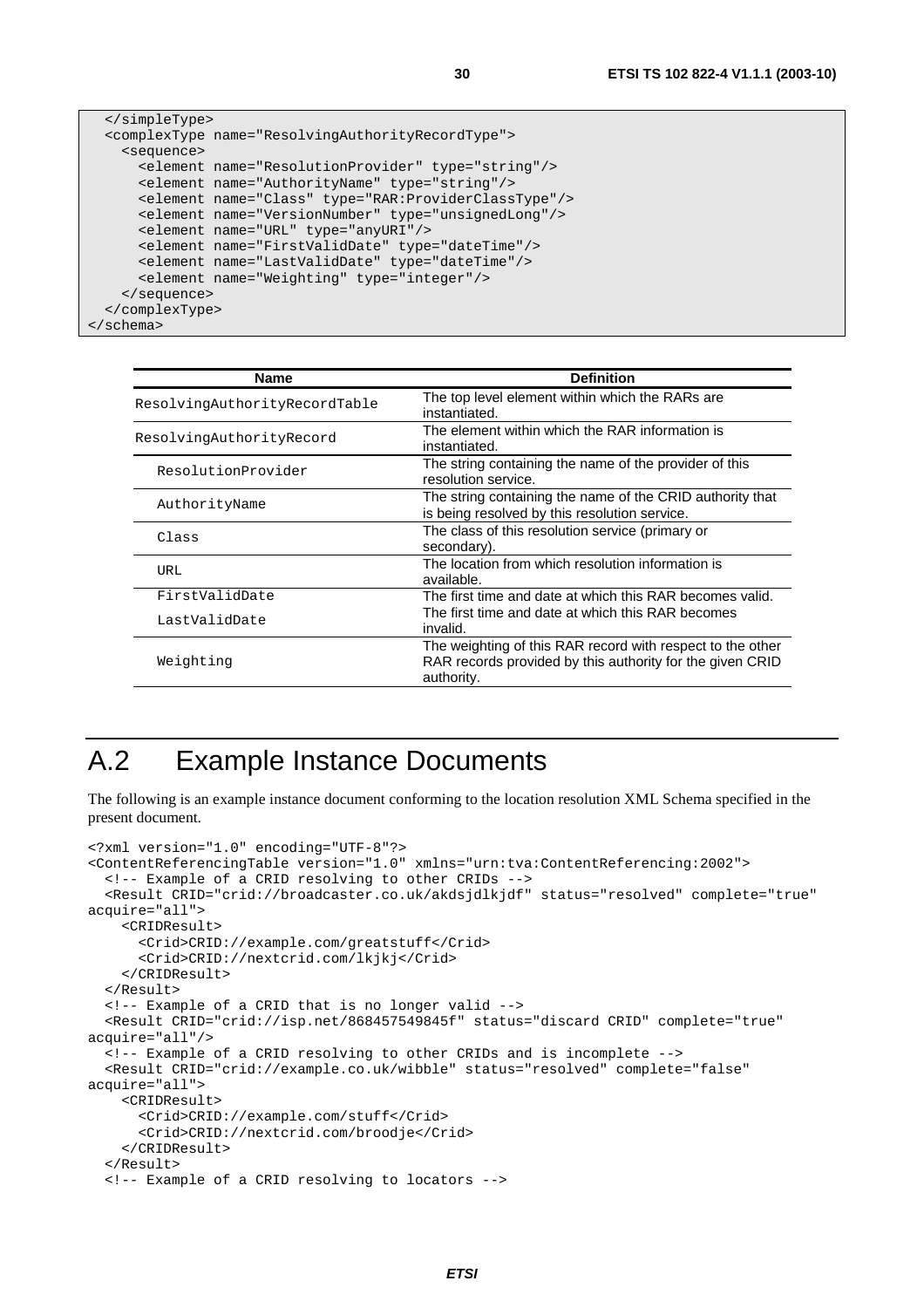```
 <Result CRID="crid://broadcaster.com/ajcnd" status="resolved" complete="true" 
acquire="all"> 
     <LocationsResult> 
       <Locator instanceMetadataId="imi:1">dvb://1.4ee2.3f4;4f5@2001-03-
27T18:00:00.00+01:00</Locator> 
       <DecomposedLocator instanceMetadataId="imi:metadataProv.com/2" start="2001-03-
29T18:00:00.00">ftp://myserver.example.com/directory12/hello.mp3</DecomposedLocator> 
       <DecomposedLocator start="2001-03-29T18:00:00.00" end="2001-04-
03T18:00:00.00">ftp://myserver.example.com/directory12-
backup/hello.mp3</DecomposedLocator> 
     </LocationsResult> 
   </Result> 
</ContentReferencingTable>
```
The following is an example instance document conforming to the RAR XML Schema specified in the present document.

```
<?xml version="1.0" encoding="UTF-8" ?> 
<ResolvingAuthorityRecordTable xmlns="urn:tva:ResolvingAuthority:2002"> 
     <ResolvingAuthorityRecord> 
      <ResolutionProvider>autnam.com</ResolutionProvider> 
       <AuthorityName>autnam.com</AuthorityName> 
       <Class>primary</Class> 
      <VersionNumber>1000</VersionNumber> 
      <URL>http://www.autnam.com/lr/</URL> 
       <FirstValidDate>2000-09-06T09:30:00Z</FirstValidDate> 
       <LastValidDate>2000-09-28T18:00:00Z</LastValidDate> 
       <Weighting>1</Weighting> 
</ResolvingAuthorityRecord> 
<ResolvingAuthorityRecord> 
       <ResolutionProvider>tva.resprov.com</ResolutionProvider> 
       <AuthorityName>autnam.com</AuthorityName> 
       <Class>secondary</Class> 
      <VersionNumber>1000</VersionNumber> 
      <URL>http://www.resprov.com/lr/autnam</URL> 
      <FirstValidDate>2002-09-26T09:30:00Z</FirstValidDate> 
      <LastValidDate>2002-10-28T18:00:00Z</LastValidDate> 
       <Weighting>3</Weighting> 
     </ResolvingAuthorityRecord> 
</ResolvingAuthorityRecordTable>
```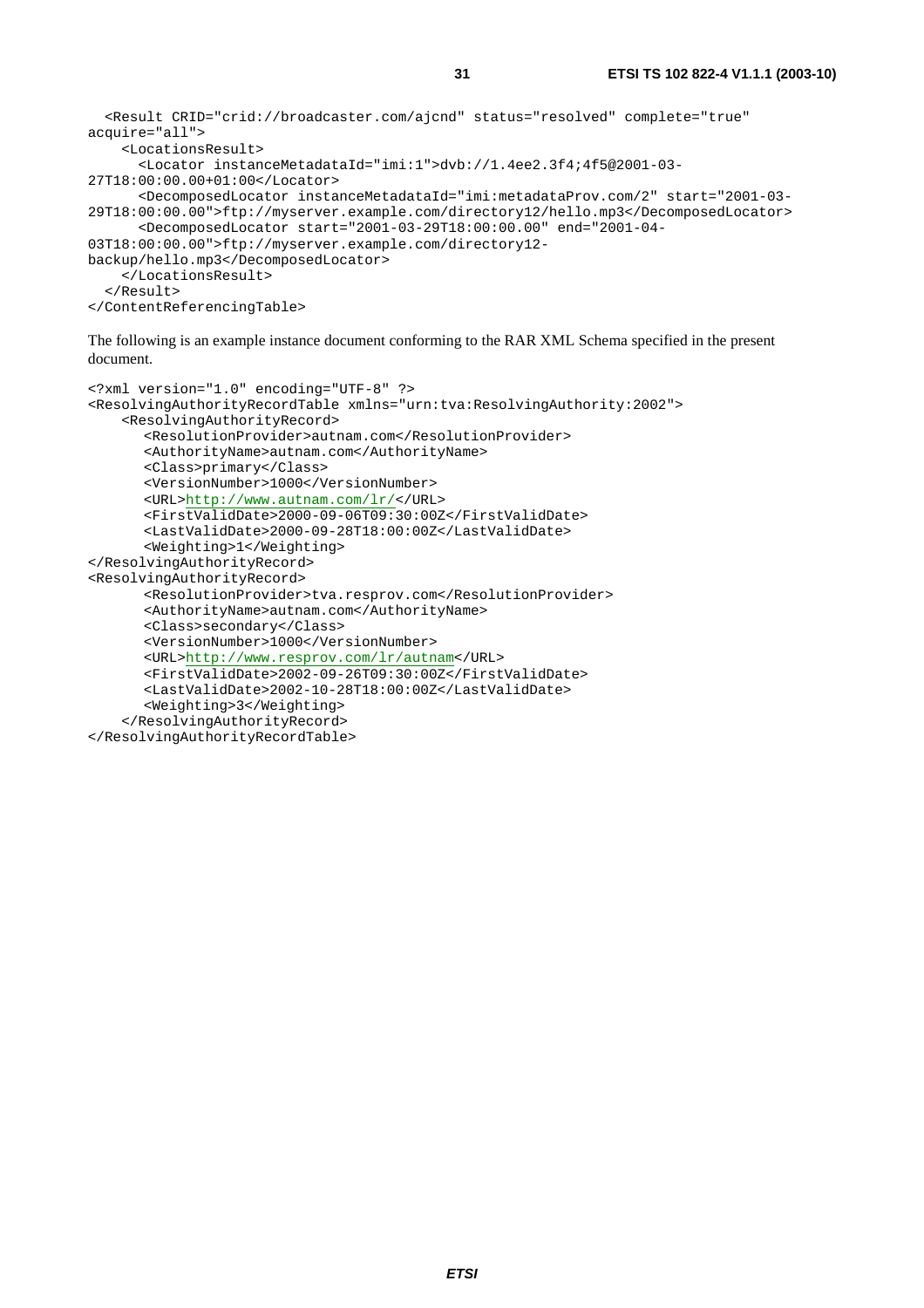## Annex B (informative): Example Dynamic Communication Behaviour between a PDR and a Remote Location Resolution Server

The following is an informative description of how the dynamic communication behaviour between a PDR and a remote Location Resolution Server may be implemented on the PDR.

If the response to location request is "resolve again after a given date and time":

- 1) If the date and/or time is in the future: Wait until this date and time arrives. Wait for a further random amount of time before contacting the server.
- 2) Else If the date and time has already past: Wait for a random amount of time before contacting the server

If the result from contacting the server again is that the re-resolve date and time is still in the past, double the range of the random delay from its current range and try again.

When delay  $\geq 1$  day, the PDR can either:

- a) Try each day.
- b) Continue doubling delay until delay  $\geq$  one week, at which point the delay stays fixed at one week.

Else If the LR server is unavailable:

Wait a random amount of time and then try again. If server is still unavailable, double the range of random delay from its current range and try again.

When delay  $\geq 1$  day, the PDR can either:

- a) Try each day.
- b) Continue doubling delay until delay  $\geq$  one week, at which point the delay stays fixed at one week.

Else If response is "CRID is unknown" and server type = secondary:

Wait for a random amount of time before contacting the server. If the result from contacting the server again is that the crid is still unknown, double the range of the delay from its current range and try again.

When delay  $\geq 1$  day, the PDR can either:

- a) Try each day.
- b) Continue doubling delay until delay  $\geq$  one week, at which point the delay stays fixed at one week.

Else If response is "CRID is unknown" and server type = primary:

- Either: a) Assume CRID is invalid (as if LR server returns CRID = invalid).
- Or: b) Follow delay system above. After one day assume CRID is invalid.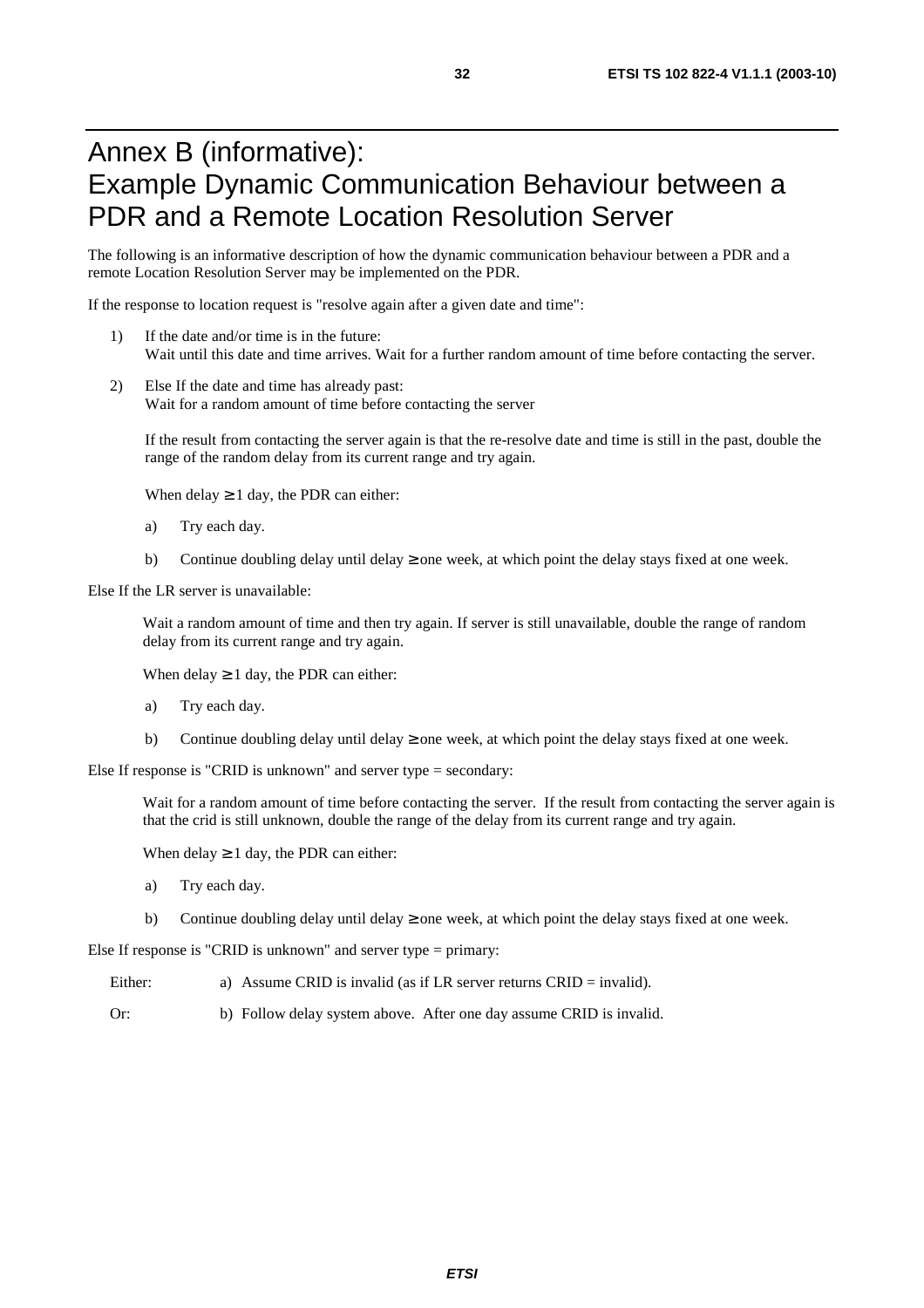## Annex C (informative): Bibliography

Documents are available from the *TV-Anytime* web site [http://www.tv-anytime.org](http://www.tv-anytime.org/).

"R-1: The *TV-Anytime* Environment" (TV035r6)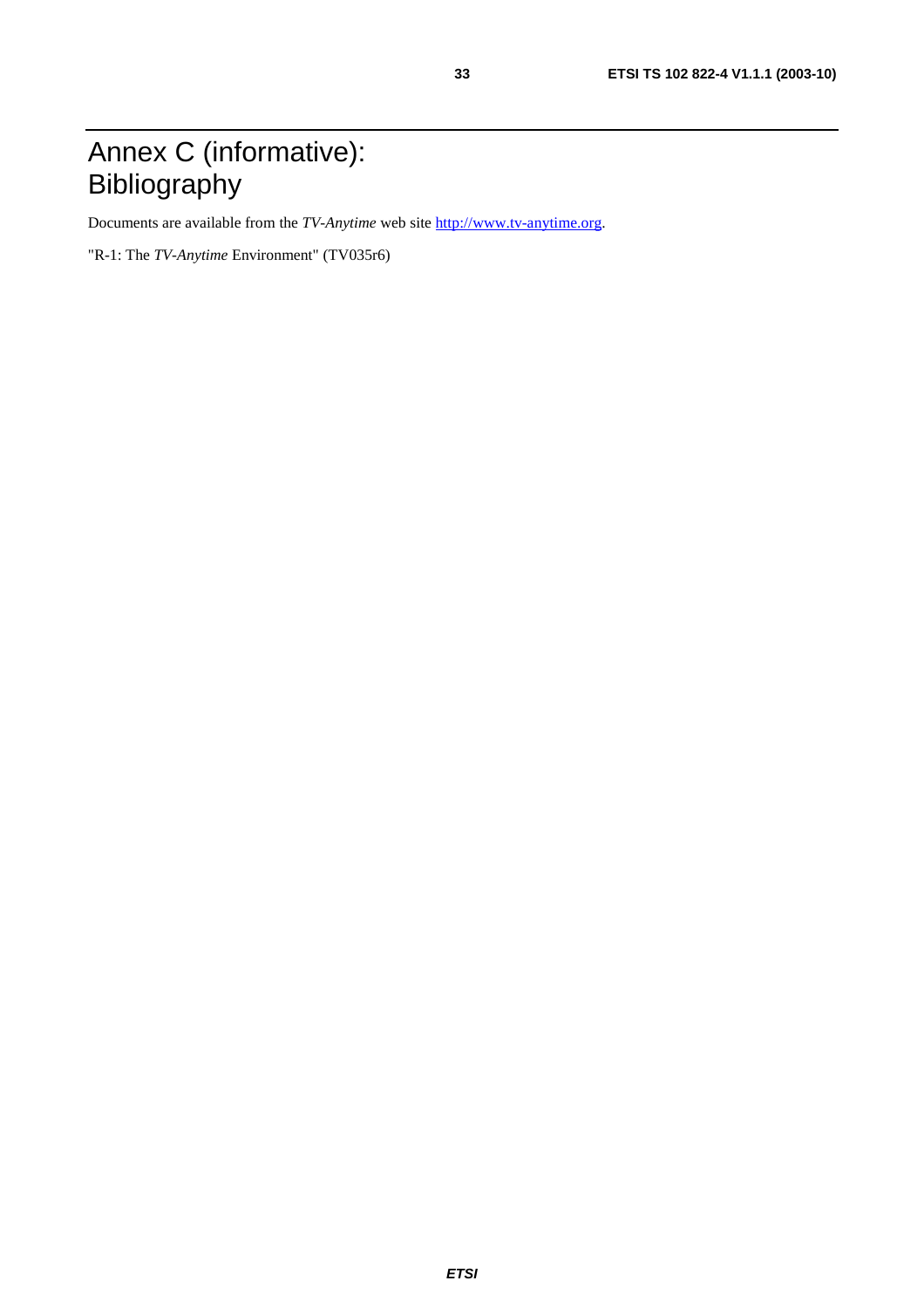## List of figures

## List of tables

| Table 10-3: Example of the same resolved CRID after a change in location identified by "imi:def.com/1" 14 |  |
|-----------------------------------------------------------------------------------------------------------|--|
|                                                                                                           |  |
|                                                                                                           |  |
|                                                                                                           |  |
|                                                                                                           |  |
|                                                                                                           |  |
|                                                                                                           |  |
|                                                                                                           |  |
|                                                                                                           |  |
|                                                                                                           |  |